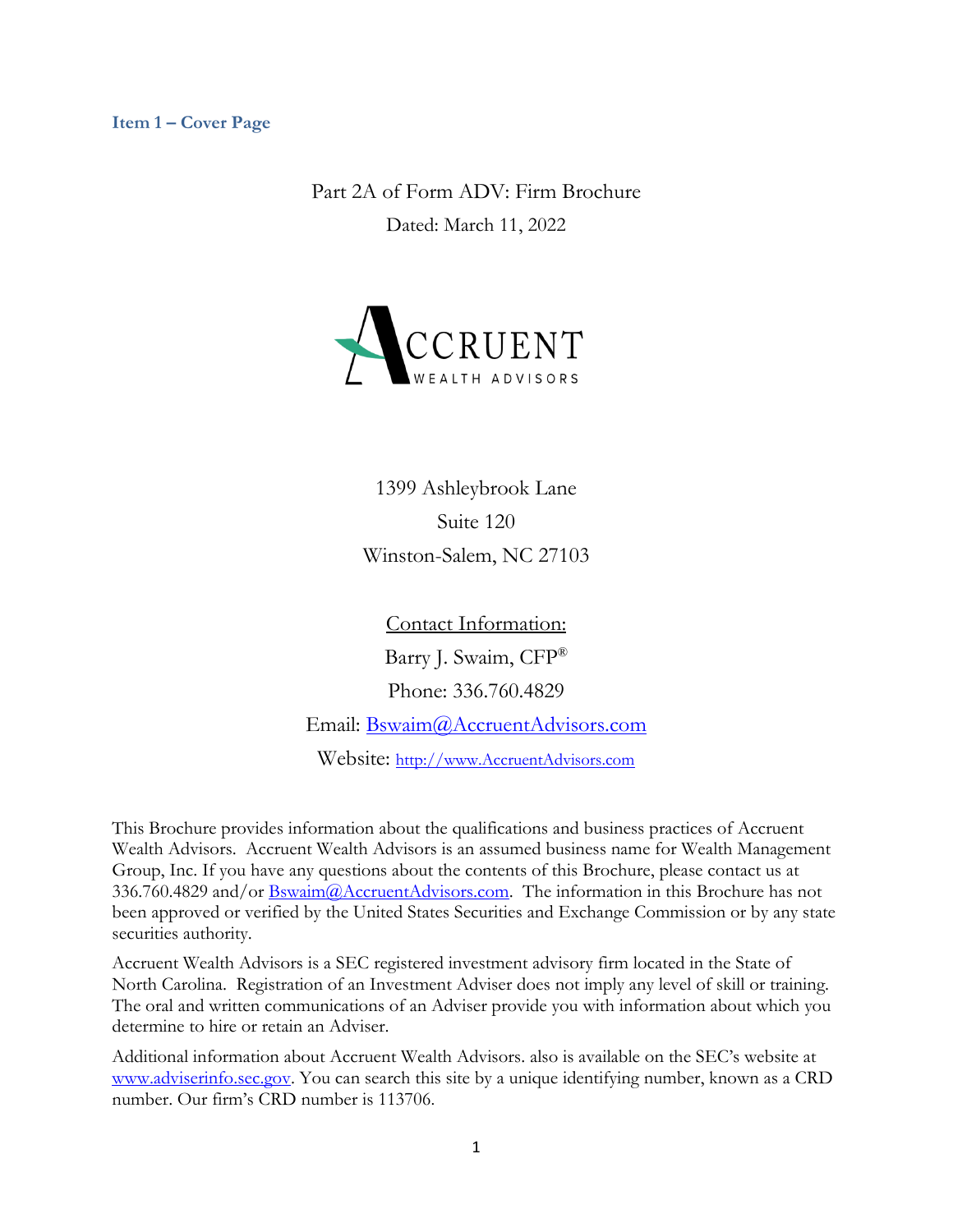## <span id="page-1-0"></span>**Item 2 – Material Changes**

There have been no material changes since the last ADV Annual Update Amendment of March 4, 2021.

We will ensure that you receive a summary of any material changes to this and subsequent Brochures within 120 days of the close of our business' fiscal year. We may further provide other ongoing disclosure information about material changes within 30 days.

We will further provide you with a new Brochure as necessary based on changes or new information, at any time, without charge.

Currently, our Brochure can be requested by contacting Barry J. Swaim, President at 336.760.4829 or at [Bswaim@AccruentAdvisors.com.](mailto:Bswaim@AccruentAdvisors.com)

Additional information about Accruent Wealth Advisors is also available via the SEC's web site [www.adviserinfo.sec.gov](http://www.adviserinfo.sec.gov/). The SEC's web site also provides information about any persons affiliated with Accruent Wealth Advisors. who are registered, or are required to be registered, as investment adviser representatives of Accruent Wealth Advisors.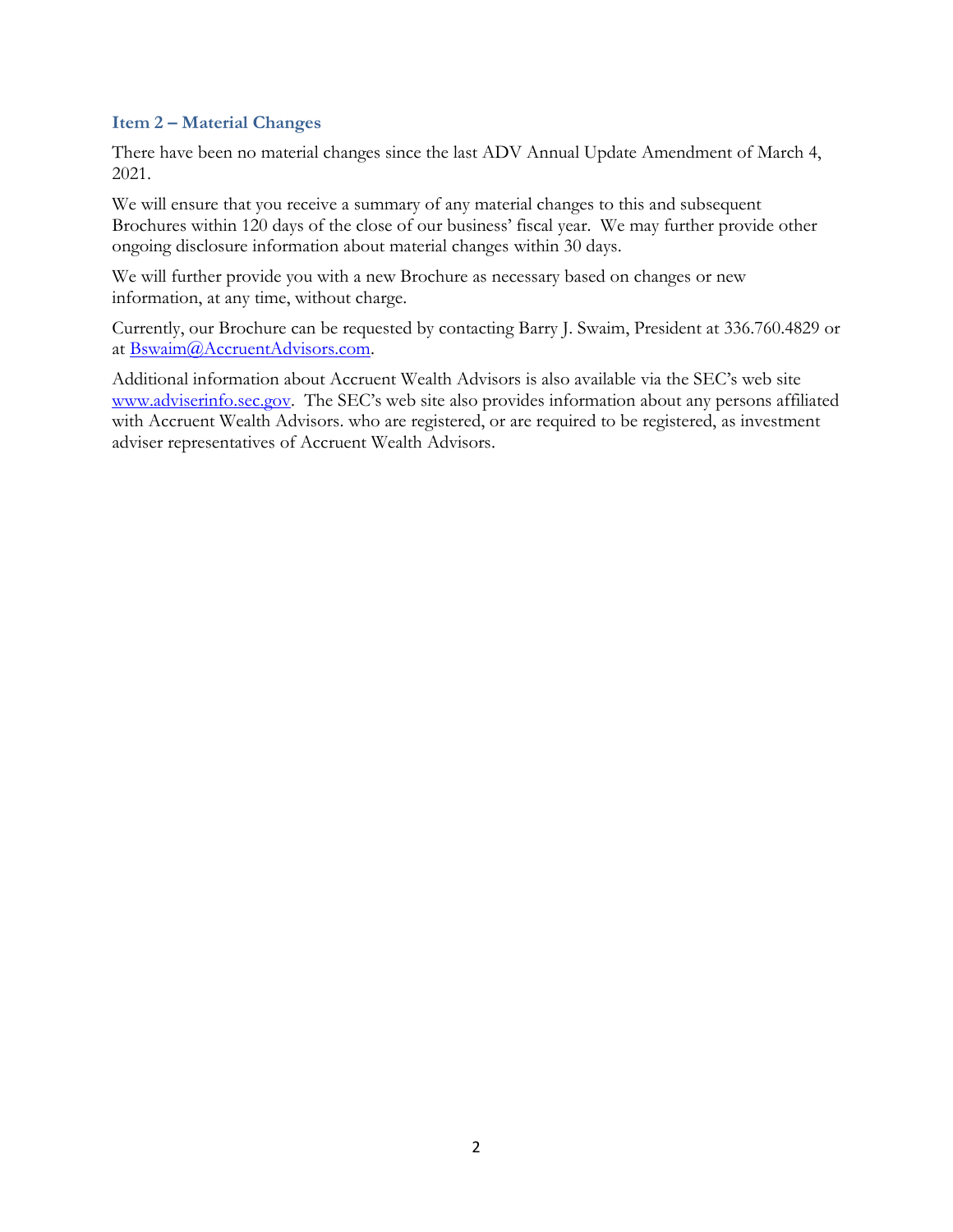# <span id="page-2-0"></span>**Item 3-Table of Contents**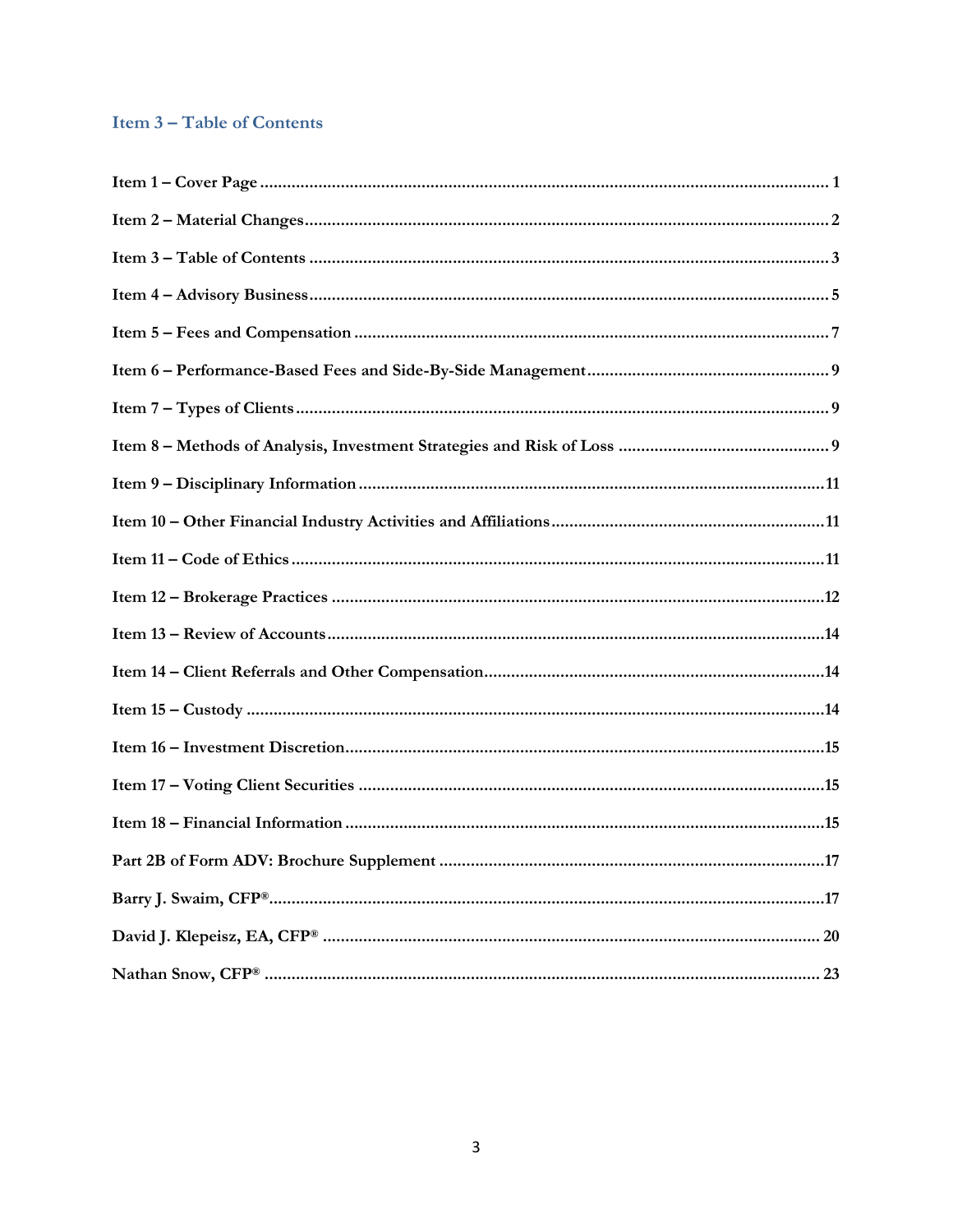#### <span id="page-3-0"></span>**Item 4 – Advisory Business**

### **Firm Description**

The advisory firm Wealth Management Group, Inc. was established in 1999. On January 20, 2019, Wealth Management Group, Inc. filed with the North Carolina Secretary of State an Assumed Business Name Certificate to use the business name Accruent Wealth Advisors. There was no change in control or ownership moving to the assumed business name.

Wealth Management Group also known as Accruent Wealth Advisors ("AWA" or "Advisor") is a fee-only financial planning firm that specializes in providing personalized, confidential financial planning and investment management to individuals. AWA serves as the trusted guide to help clients identify their personal financial objectives; find solutions to their financial problem areas; design and simplify their cash flow, perform tax planning as well as individual tax preparation, advising on financial risk and investment allocations, retirement planning, insurance, and estate planning. All services are tailored to the client's unique objectives. AWA does not sell insurance or investment products, nor does it accept commissions as a result of any product recommendations. AWA does not pay referral or finder's fees, nor does it accept such fees from other firms.

When we provide investment advice to you regarding your retirement plan account or individual retirement account, we are fiduciaries within the meaning of Title I of the Employee Retirement Income Security Act and/or the Internal Revenue Code, as applicable, which are laws governing retirement accounts. The way we make money creates some conflicts with your interests, so we operate under a special rule that requires us to act in your best interest and not put our interest ahead of yours.

#### **Principal Owners**

Barry J. Swaim, CFP® is President and principal shareholder of Wealth Management Group, Inc.

### **Types of Advisory Services**

Accruent Wealth Advisors provides the following types of services:

1. Wealth Management Retainer Agreement: The Wealth Management Retainer Agreement provides holistic/personalized financial planning for a fixed annual fee. The client agrees to an ongoing relationship with AWA as their trusted guide regarding most areas of their life.

The goals and objectives of each client are retrieved and documented.

Recommendations provided are uniquely individual to the client and their current situation. Detailed investment advice and specific recommendations are provided as part of this process. Implementation of the recommendations is always at the discretion of the client.

During the **Initial Year** there are a number of meetings covering from five to ten client-relevant topics (see list below). Usually, each topic is covered in a separate meeting. If requested the number of meetings can be reduced by combining several topics in one longer appointment. Meetings are held face-to-face or via secure computer link and/or telephone lines. Business development and/or education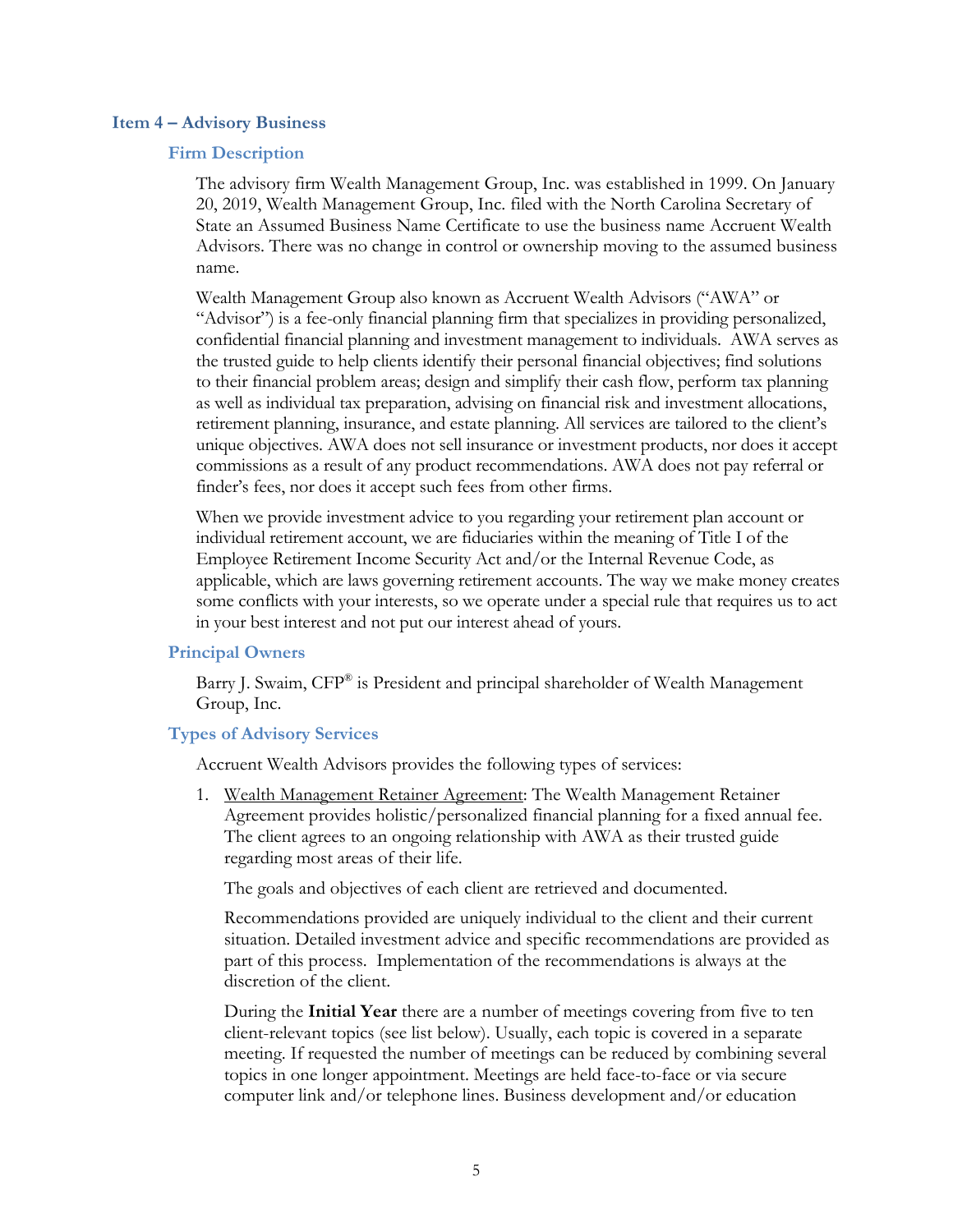funding may also be included where appropriate. Implementation services are provided as needed.

- Tax preparation
- Budgeting and cash flow
- Tax planning
- Record-keeping
- Inventory of client assets
- Retirement planning
- Portfolio analysis
- Goal setting
- Develop asset allocation strategies
- Estate planning review
- Investment Selection
- Small business planning
- Insurance analysis
- Education planning
- Analysis of employee benefits

In **Successive Years,** the number of meetings is typically 3-4 appointment topics and will depend on what is appropriate for the client:

- Tax planning & Tax preparation
- Goal setting/review
- Investment review/update
- Rebalancing of assets
- Financial planning and/or any financial services as requested or needed by the client

AWA's investment management services are provided on a discretionary basis. AWA has some legacy clients under a wealth management agreement for non-discretionary authority. For these clients, AWA still obtains the client's prior consent to placing a trade in their account. For clients who have authorized AWA with discretionary authority, AWA will conduct trades in these clients' accounts always within their client's best interest but without first obtaining their consent.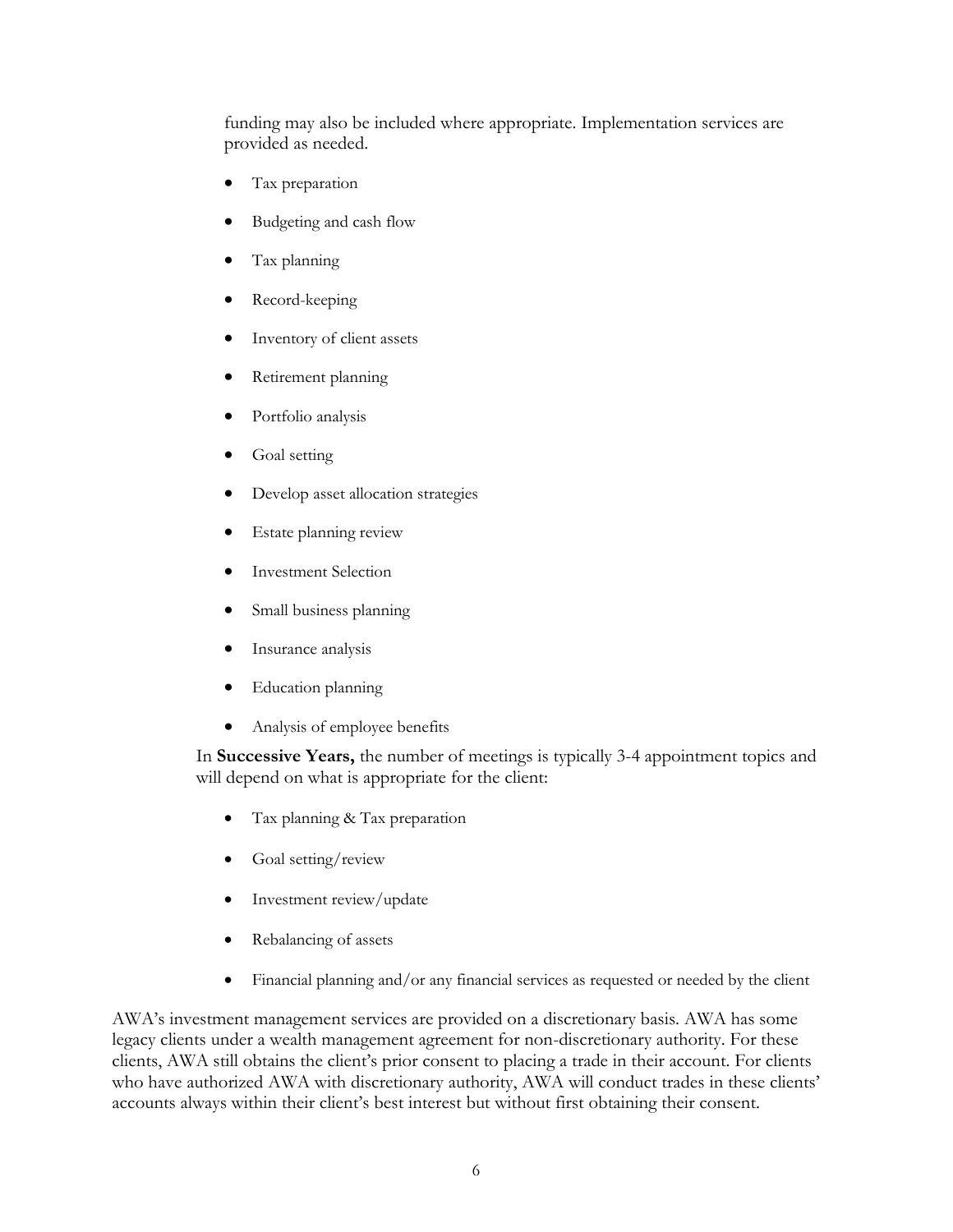- 2. Other Financial Planning Services:
	- a. Financial Tune Up: A Financial Tune Up consists of a two-hour review of up to three financial planning questions selected in advance by the client. No follow-up services are provided with the Financial Tune Up.
	- b. Tax Preparation: Tax preparation work is included in the Full Retainer Agreement. It is also available on a selective basis as a standalone project.

Tax preparation work performed outside any other agreement has a minimum fee of \$250. Eligible federal and applicable state returns are filed electronically without any additional fee.

- c. Custom Project: A custom built project based on the needs and wishes of the client. Typically designed to cover one specific issue or topic.
- 3. Investment Management Only: Available for clients looking solely for ongoing, discretionary investment management including investment selection, trading, monitoring, and reporting. This service does **not** provide for any other services such as financial advice, tax preparation, or regular face-to-face meetings.

After consultation with us, clients may impose restrictions on investing in certain securities or types of securities. All restrictions must be in writing.

Assets are invested primarily in no-load mutual funds and exchange-traded funds, through a discount broker. Fund companies charge each fund shareholder an investment management fee that is disclosed in the fund prospectus. Discount brokerages may charge a transaction fee for the purchase of some funds.

## **Amount of Assets Under Management**

As of December 31, 2021, Accruent Wealth Advisors had \$93,148,635 in assets under management on a discretionary basis and \$48,986,959 in assets under management on a non-discretionary basis.

## <span id="page-5-0"></span>**Item 5 – Fees and Compensation**

### **Fee Billing**

The specific manner in which fees are charged by Accruent Wealth Advisors is established in a client's written agreement with AWA. Fees are calculated annually and payable quarterly, in advance. AWA fees are predicated upon the life situation of the client. AWA may at the client's option, directly debit fees from client investment accounts where client has given advisor specific authorization.

## **Past Due Accounts and Termination of Agreement**

AWA reserves the right to stop work on any account that is more than 30 days overdue. In addition, AWA reserves the right to terminate any financial planning engagement where a client has willfully concealed or has refused to provide pertinent information about financial situations when necessary and appropriate, in AWA's judgment, to providing proper financial and tax advice.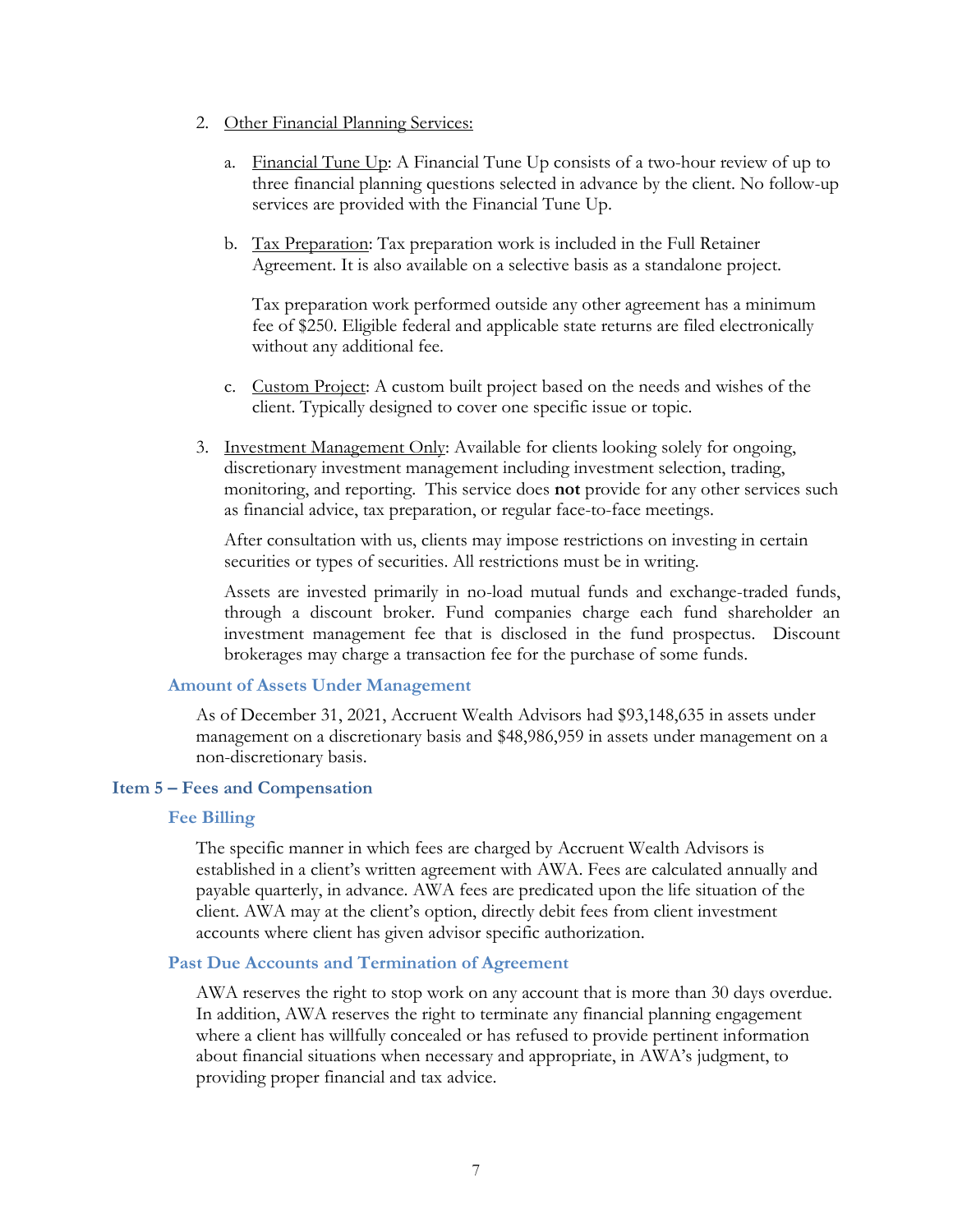**AWA is a fee-only financial advisory firm and does not sell investment or insurance products. All fees are generally non-negotiable and are paid as described above, directly by the client. Either the client or AWA may terminate an engagement at any time, without penalty, upon written notice. Upon termination of any agreement, any prepaid, unearned fees will be promptly refunded, and any earned, unpaid fees will be due and payable.**

#### **Fees**

Fees are calculated on a number of factors, primarily: income, net worth and the complexity of the client's situation.

#### **Wealth Management Retainer Agreement**

Fee range of the WM Retainer: \$6,900 - \$50,000

*Add-ons, credits, and miscellaneous adjustments*: A charge of \$250 is assessed for each amended tax return prepared, if applicable. A charge of \$150 per return is assessed for additional tax returns prepared for dependents of the Client. Credits and miscellaneous adjustments may be applied, as deemed appropriate, at the discretion on AWA's management.

#### **Financial Tune Up**

The cost for a Financial Tune Up is a flat fee between \$950 and \$1,500 depending on the complexity and type of analysis done. Payment is due  $\frac{1}{2}$  with the return of the Tune Up agreement and the rest due at the beginning of the Financial Tune Up appointment.

#### **Investment Management Only**

Fees for Investment Management Only services are based upon a percentage of the market value of the assets under management using the schedule below. The annual fee shall be prorated and charged quarterly, in advance, based upon the market value of the assets on the last business day of the previous quarter. Fees are subject to a minimum of \$400 per quarter.

| <b>Portfolio Size</b>  | <b>Annualized Fee</b> |
|------------------------|-----------------------|
| First \$1,000,000      | $.75\%$               |
| Next \$2,000,000       | $.60\%$               |
| Next \$3,000,000       | $.45\%$               |
| Next \$4,000,000       | $.35\%$               |
| Amount $> $10$ million | $.20\%$               |

AWA believes that the charges and fees offered within its program are competitive with alternative programs available through other firms offering a similar range of services; however, lower fees for comparable services may be available from other sources. A client could invest in mutual funds directly, without the services of AWA. In that case, the client would not receive the services provided by AWA which are designed, among other things, to assist the client in determining which investments are most appropriate to each client's financial condition and objectives, undertake a disciplined approach to portfolio rebalancing while taking into account the tax ramifications of same, and to avoid ad hoc emotional reactions to shorter-term market events. Also, some of the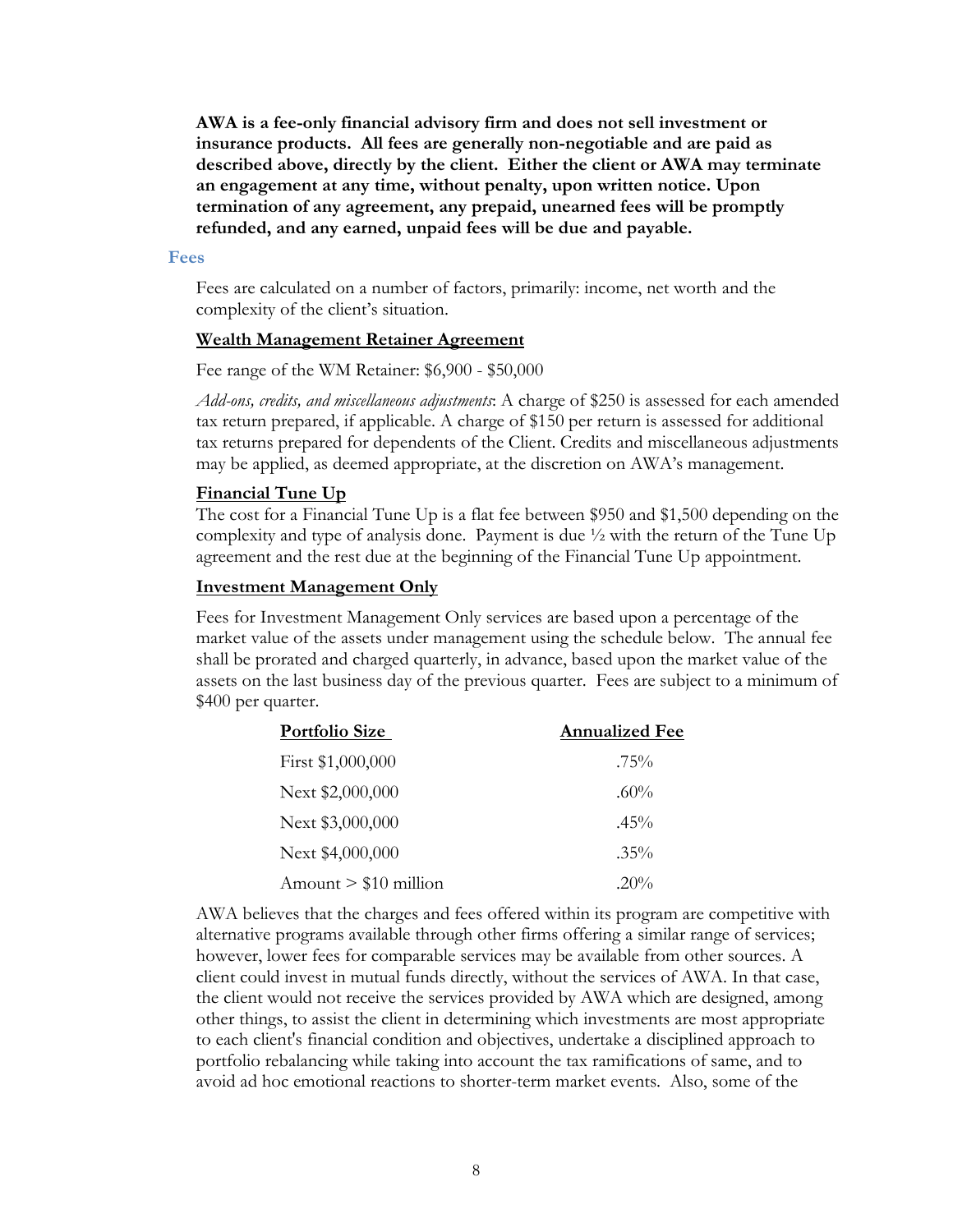funds used by the firm may not be available to the client directly without the use of an investment adviser granted access to such funds.

#### **Other fees**

Clients may incur certain charges imposed by custodians, brokers, third party investment and other third parties such as fees charged by managers, custodial fees, deferred sales charges, odd-lot differentials, transfer taxes, wire transfer and electronic fund fees, and other fees and taxes on brokerage accounts and securities transactions. Mutual funds and exchange traded funds also charge internal management fees, which are disclosed in a fund's prospectus. Such charges, fees and commissions are exclusive of and in addition to AWA's fee, and AWA does not receive any portion of these commissions, fees, and costs.

### <span id="page-7-0"></span>**Item 6 – Performance-Based Fees and Side-By-Side Management**

Accruent Wealth Advisors does not charge any performance-based fees (i.e. fees based on a share of capital gains on or capital appreciation of the assets of a client).

# <span id="page-7-1"></span>**Item 7 – Types of Clients**

Accruent Wealth Advisors provides financial planning services to individuals and families. We enjoy working with people from all different walks of life. As such, we maintain no minimum net-worth or asset requirements. As discussed above, a client's chosen advisory agreement and fee will be based on their individual circumstances. Fees for Wealth Management Retainer clients are subject to a minimum of \$1,725 per quarter. Fees for Investment Management Only clients are subject to a minimum of \$400 per quarter.

#### <span id="page-7-2"></span>**Item 8 – Methods of Analysis, Investment Strategies and Risk of Loss**

#### **Methods of Analysis**

In determining investment recommendations, AWA will utilize public information obtained from TD Ameritrade research services, financial subscription magazines, fund performance reporting software (Morningstar) as well as other public research services. Moreover, AWA approaches investment portfolio analysis and implementation based on internal factors such as your tax situation, overall risk tolerance, current financial situation, and your personal goals and aspirations. After identifying these items, your portfolio will be structured around your individual needs, while attempting to minimize negative effects of external factors, such as interest rates, market performance, and the economy as a whole.

#### **Investment Strategies**

In general, Accruent Wealth Advisors recommends mostly no-load mutual funds (i.e. funds that have no upfront or backend sales fees), ETF's (Exchange Traded Funds), U S Government, Municipal and Corporate bonds, money market accounts, and certificates of deposit. However, in the course of providing investment advice, AWA may address issues related to other types of assets that clients may already own. Any other products that may be deemed appropriate for you will be discussed, based upon your goals, needs and objectives. For a portion of a client's portfolio some holdings will be for long term growth of wealth accumulation, and some for short term cash flow and spending needs.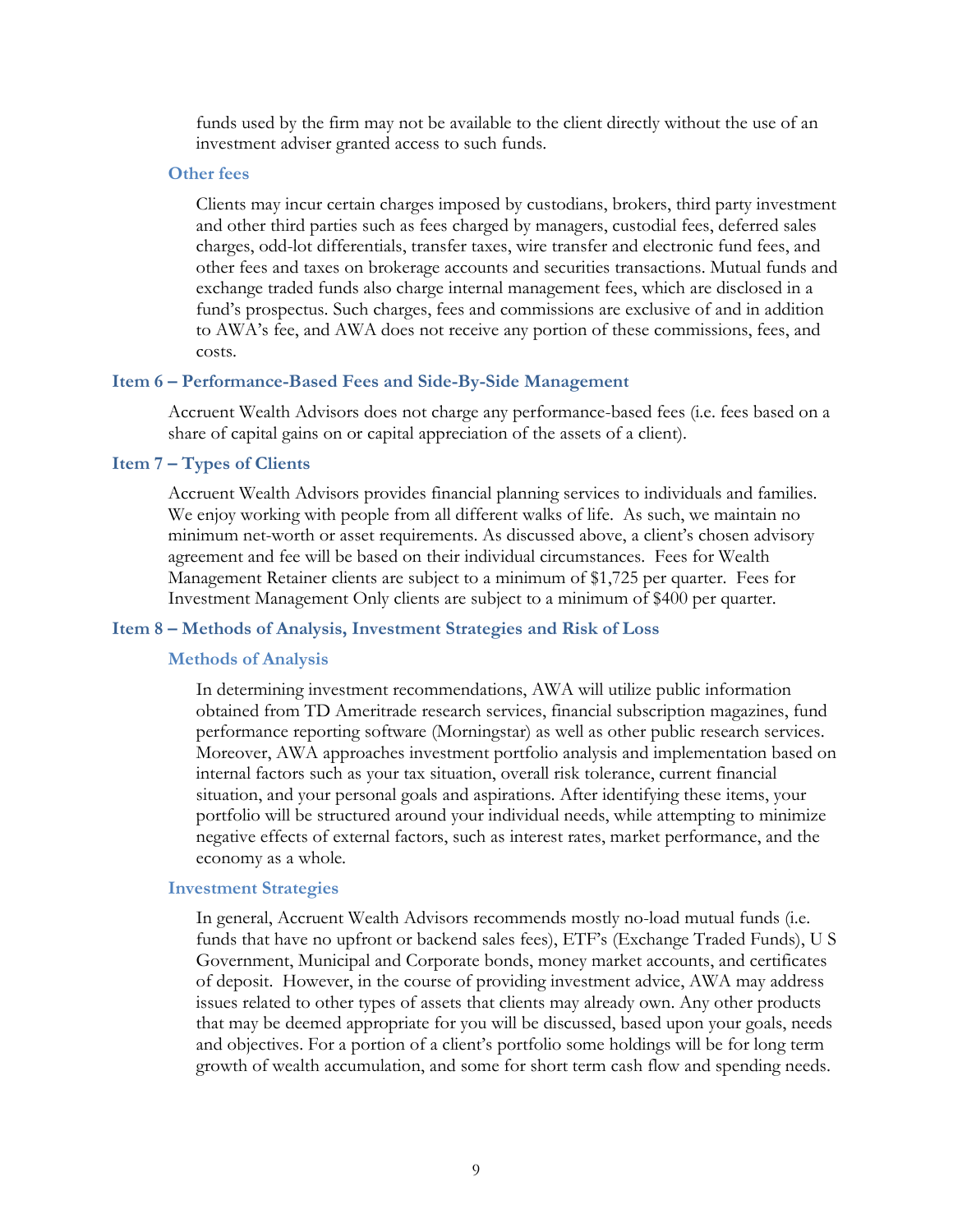#### **Risk of Loss**

Investing in securities involves risk of loss that clients should be prepared to bear. The inherent risks associated with any investment recommended by AWA will be thoroughly reviewed and discussed based on the client's goals, needs, and objectives at the forefront. This will help ensure the client fully understands his/her investments and that he/she is properly prepared to bear any associated risks.

Investors face the following investments risks:

**Interest-rate Risk**: The risk that investment returns will be affected by changes in the level of interest rates. When interest rates increase, the prices and values of bonds decrease. When interest rates decrease, the prices and values of bonds increase.

**Market Risk**: The risk that investment returns will be affected by changes in the overall level of the stock market. When the stock market as a whole increases or decreases; virtually all stocks are affected to some degree.

**Reinvestment Rate Risk**: The risk incurred when an investment's income is reinvested at a lower rate than the rate that existed at the time the original investment was made. This risk is most prevalent when interest rates fall.

**Purchasing Power Risk** (Inflation Risk): The risk that inflation will affect the return of an investment in real dollars. In other words, the amount of goods that one dollar will purchase decreases with time. Investments that have low returns, such as savings accounts, are not likely to keep up with inflation. Investments with fixed returns, such as bonds, will decrease in value because their purchasing value will decrease with inflation.

**Business Risk**: The risk associated with a particular industry or firm. These are factors that affect the industry or firm, but do not affect the whole market. They include government regulations, management competency, or local or regional economic factors.

**Financial Risk**: The risk associated with the mix of debt and equity used to finance a firm. The greater the financial leverage, the greater the financial risk.

**Currency Risk** (Exchange Rate Risk): The risk that a change in the value of a foreign currency relative to the U.S. dollar will negatively affect a U.S. investor's return.

**Liquidity Risk**: Liquidity is the ability to readily convert an investment into cash. Generally, assets are more liquid if many traders are interested in a standardized product. For example, Treasury Bills are highly liquid, while real estate properties are not.

In general, cash equivalents provide liquidity with minimum income, and a return of principal with no capital appreciation. Cash equivalents are, however, subject to purchasing power risk.

Fixed income investments provide current income. Usually, the longer the maturity of the security, the higher the income it will generate. Also, with longer maturities, fixed income investments will have greater price volatility and greater opportunity for capital gains or capital losses. Fixed income investments are subject to interest rate risk, reinvestment rate risk, and purchasing power risk. In additional, foreign bonds would be subject to currency rate risk and junk bonds would be subject to business risk and financial risk.

The return of principal for bond funds and funds with significant underlying bond holdings is not guaranteed. Mutual fund shares are subject to the same interest rate,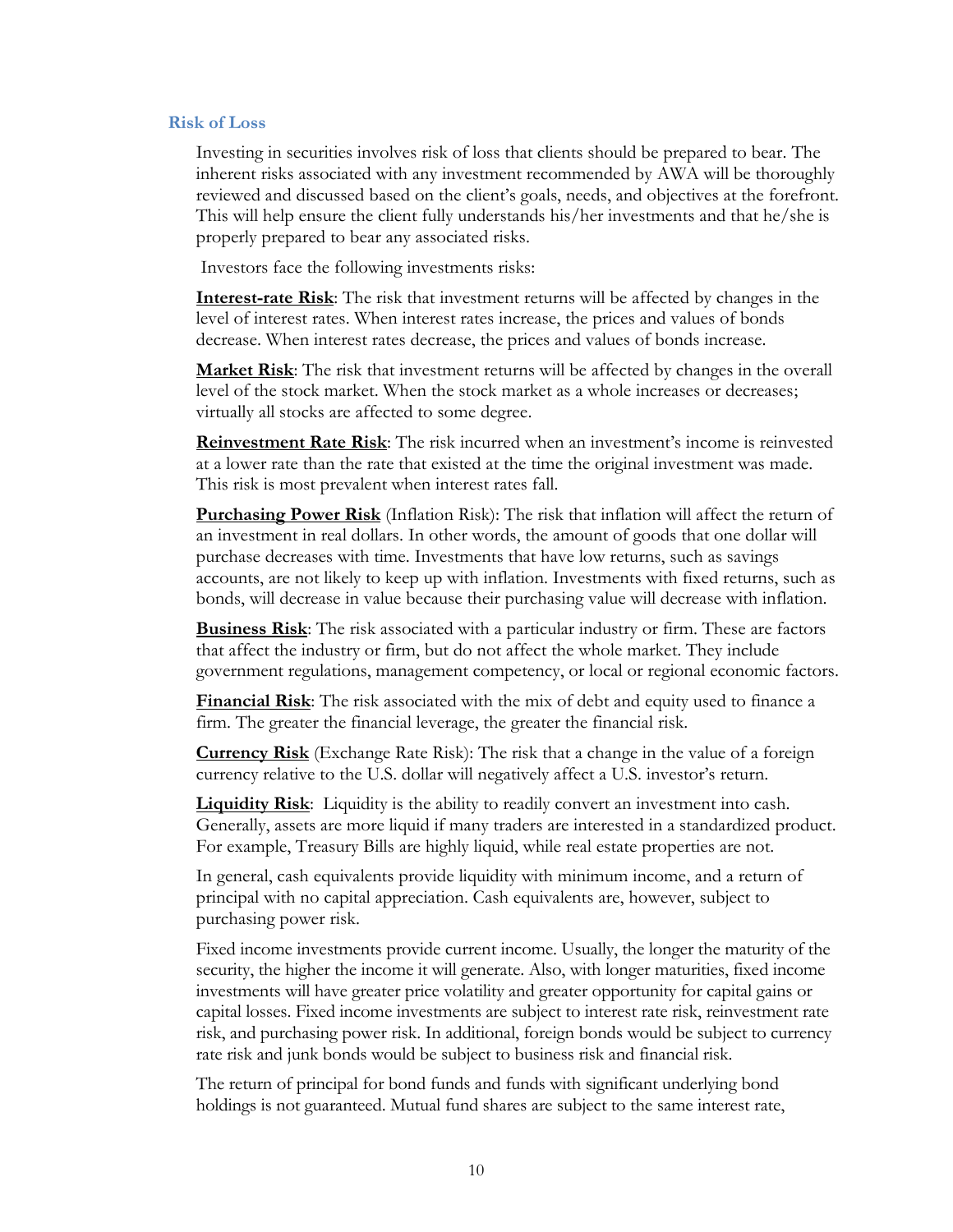inflation and credit risks associated with the underlying bond holdings. Lower rated bonds are subject to greater fluctuations in value and risk of loss of income and principal than higher rated bonds.

Equity investments are subject to greater volatility, thus providing a greater opportunity for capital gains, and a greater opportunity for capital losses. Equity investments offer little or no current income. Equity investments are subject to market risk and interest rate risk, while providing an opportunity to protect against purchasing power risk. Also, stock mutual funds, rather than individual equities, may limit the exposure to business risk and financial risk.

Investing outside the United States involves additional risks, such as currency fluctuations, periods of illiquidity and price volatility. These risks may be heightened in connection with investments in developing countries. Small-company stocks entail additional risks, and they can fluctuate in price more than larger company stocks.

Investments are not FDIC-insured, nor are they deposits of or guaranteed by a bank or any other entity, so they may lose value.

## <span id="page-9-0"></span>**Item 9 – Disciplinary Information**

Registered investment advisers are required to disclose all material facts regarding any legal or disciplinary events that would be material to your evaluation of Accruent Wealth Advisors or the integrity of AWA's management. Accruent Wealth Advisors has no information to disclose applicable to this Item.

## <span id="page-9-1"></span>**Item 10 – Other Financial Industry Activities and Affiliations**

AWA advisors are members of the Alliance of Comprehensive Planners (ACP). This nonprofit, member-owned organization provides training and support through an alliance of feeonly comprehensive financial advisors. As a member of ACP, AWA advisors have the right to use proprietary products and systems designed by ACP. ACP provides ongoing training during conferences and services produced by collaborative efforts of the fee-only financial advisor members.

AWA advisors are also members of the National Association Financial Advisors (NAPFA), which requires that their members are fee-only, and obtain a minimum of 60 continuing education credits every two years.

As a convenience to its clients, Accruent Wealth Advisors has a custodial relationship as listed financial advisors with TD Ameritrade Institutional, Division of TD Ameritrade, Inc. Member FINRA/SIPC/NFA. Clients may use any brokerage firm they prefer. AWA may suggest that clients consider brokerage accounts at listed custodians so that AWA advisors may better supervise client accounts through the use of online viewing access, electronic trade confirmations, and limited power of attorney.

### <span id="page-9-2"></span>**Item 11 – Code of Ethics**

### **Code of Ethics**

The employees of Accruent Wealth Advisors have committed to a Code of Ethics that is available for review by clients and prospective clients upon request. Incorporated into our code of ethics are the standards set by the Certified Financial Planning Board, the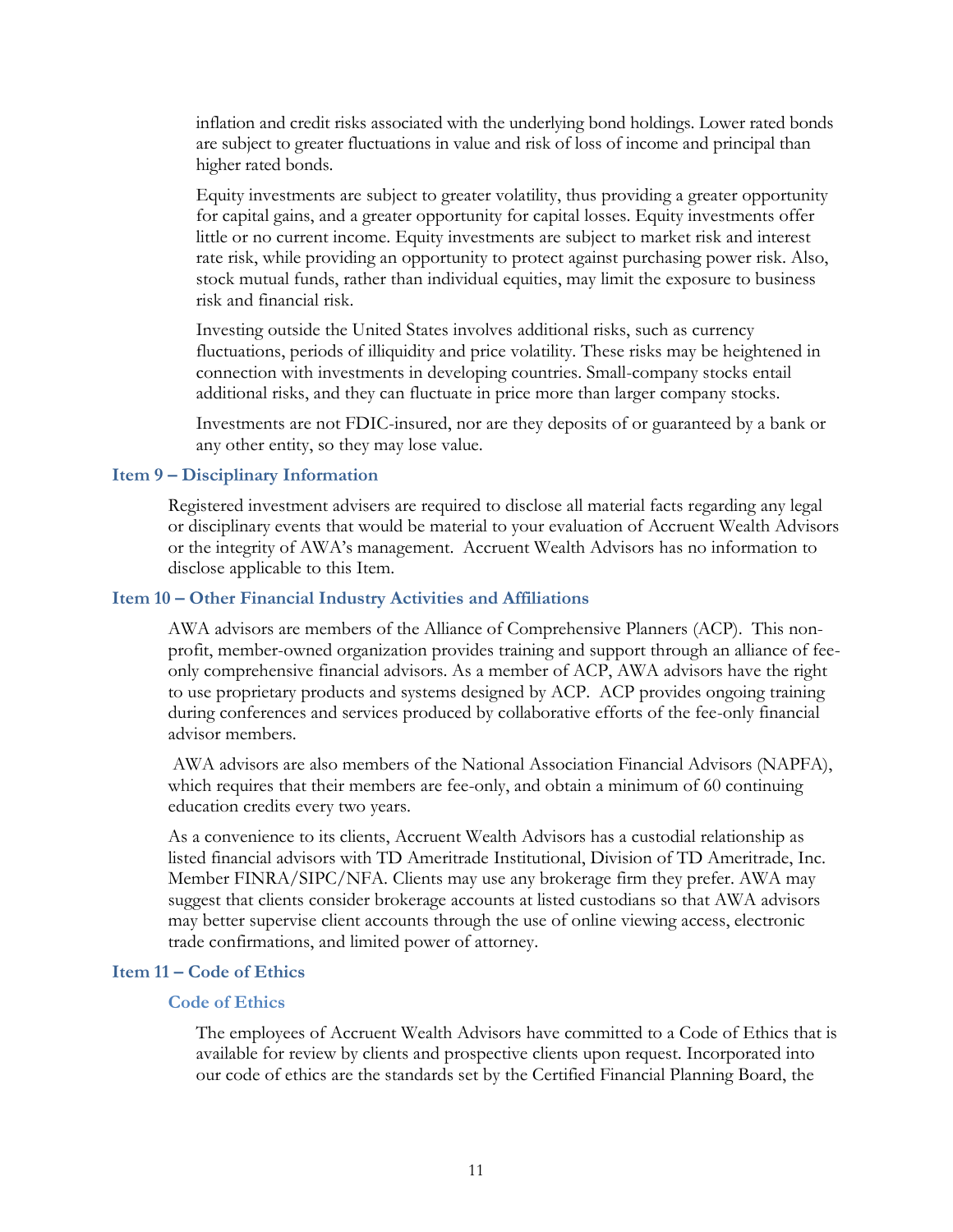Fiduciary Oath promulgated by NAPFA, and the ACP Pledge to Clients which forms the foundation of AWA ethics.

In concise terms Accruent Wealth Advisors members shall always:

- Act as a fiduciary, act in the best interest of each and every client
- Act with integrity and dignity when dealing with clients, prospects, & others
- Strive to maintain and continually enhance our high degree of professional education regarding all aspects of personal financial planning; and
- Seek at all times to preserve our firm's independence and to maintain our complete objectivity with respect to our planning services and each recommendation made to our clients.

## **Participation or Interest in Client Transactions**

Accruent Wealth Advisors and its employees may buy or sell securities that are also held by clients. It does not currently participate in securities in which it has a material financial interest. Employees may not trade their own securities ahead of client trades. Employees comply with the provisions of the Accruent Wealth Advisors *Compliance Manual*.

### **Personal Trading**

The Chief Compliance Officer of Accruent Wealth Advisors is Barry J. Swaim. He reviews all employee trades regularly. The personal trading reviews ensure that personnel's trading does not affect the markets, and that clients of the firm receive preferential treatment. Since most employee trades are small mutual fund trades, the trades do not affect the securities markets.

Accruent Wealth Advisors further prohibits the use of material non-public information and protects the confidentiality of the client information. We require that all individuals must act in accordance with all applicable Federal and State regulations governing registered investment advisory practices. Any individual not in observance of the above may be subject to disciplinary action.

#### <span id="page-10-0"></span>**Item 12 – Brokerage Practices**

#### **Selecting Brokerage Firms**

Accruent Wealth Advisors does not have any affiliation with product sales firms. Specific custodian recommendations are made to clients based on their need for such services. AWA recommends custodians based on the proven integrity and financial responsibility of the firm and the best execution of orders at reasonable commission rates, but never requires its clients to utilize any given custodian/broker-dealer.

Accruent Wealth Advisors recommends discount brokerage firms and trust companies (qualified custodians), such as TD Ameritrade or Vanguard. Accruent Wealth Advisors has a custodial relationship with TD Ameritrade Institutional and Shareholders Service Group. Advisor is not affiliated with these brokerage firms. These Brokerage firms do not supervise the advisor, its agents, or activities.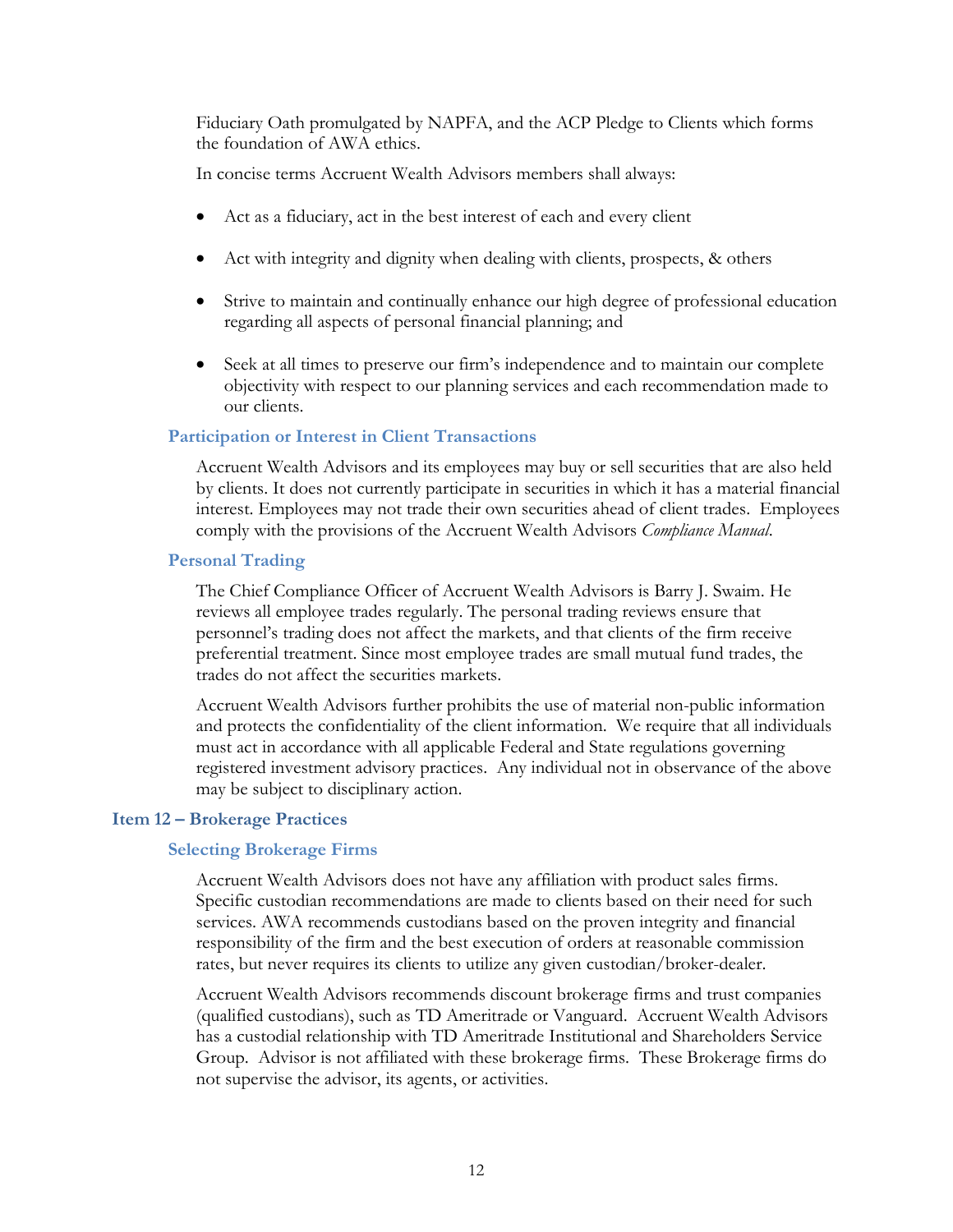Accruent Wealth Advisors *DOES NOT* receive fees or commissions from any of these arrangements.

#### **Best Execution**

In recommending a broker dealer for specific trades, AWA will generally seek "best execution". Factors considered include, but are not limited to, the broker-dealer's facilities, costs, reliability and financial responsibility, the ability of the broker-dealer to effect transactions, and the research and related brokerage services provided to you and/or AWA.

#### **Soft Dollars**

AWA receives support services and/or products from TD Ameritrade Institutional, Shareholders Service Group (or another broker-dealer/custodian) without cost (and/or at a discount), certain of which assists AWA to better monitor and serve client accounts maintained at such institutions. Included within the support services that are obtained by AWA may be investment-related research, pricing information and market data, software and other technology that provide access to client account data, compliance and/or practice management-related publications, discounted or gratis consulting services, discounted and/or gratis attendance at conferences, meetings, and other educational and/or social events, marketing support, computer hardware and/or software and/or other products used by AWA in furtherance of its investment supervisory business operations.

As indicated above, certain of the support services and/or products that are received may assist AWA in managing and administering client accounts. Others do not directly provide such assistance, but rather assist AWA to manage and further develop its business enterprise. However, AWA does not pay for the services, research or products provided by the selected broker-dealer and therefore, may have an incentive to select a broker-dealer based on those interests rather than those of the client.

AWA's clients do not pay more for investment transactions effected and/or assets maintained at TD Ameritrade Institutional or Shareholders Service Group as a result of this arrangement. There is no corresponding commitment made by AWA to TD Ameritrade Institutional, Shareholders Service Group, or any other entity to invest any specific amount or percentage of client assets in any specific mutual funds, securities or other investment products as a result of the above arrangement. However, AWA does receive a benefit from the services received because no payment is made for the research, products, or services. AWA may have an incentive to select or recommend a broker-dealer based on receiving the research or other products or services, rather than on the clients' interest in receiving most favorable execution.

### **Order Aggregation**

Whenever possible, AWA will aggregate trades to minimize trade costs to clients. This occurs **very infrequently,** and most trades are placed on an individual basis with minimal, if any trading fees.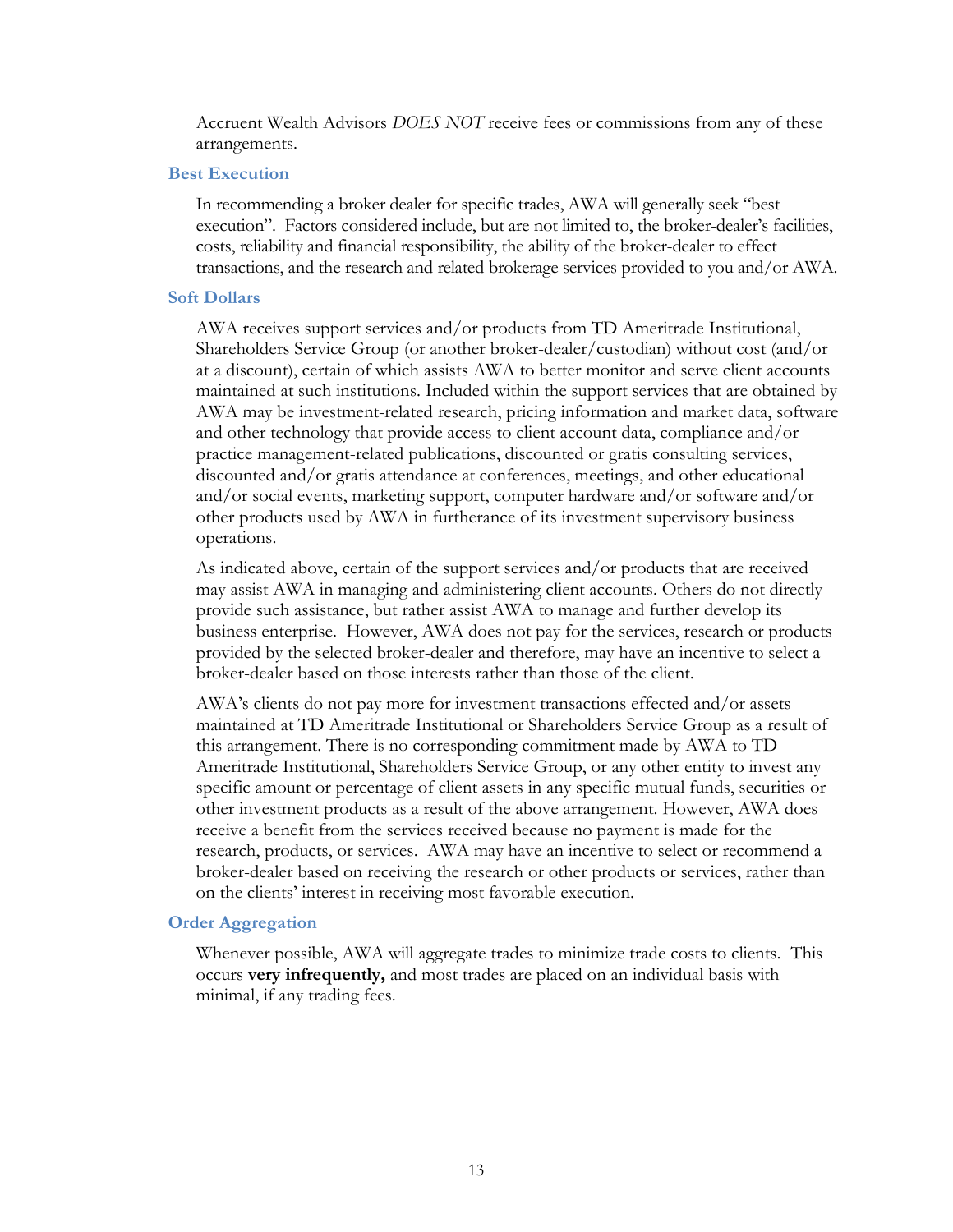## <span id="page-12-0"></span>**Item 13 – Review of Accounts**

## **Periodic Reviews and Triggers**

Account reviews are typically performed annually, at the request of the client, by AWA advisors, in conjunction with the relevant client meeting. Account reviews may be performed more frequently when client situations dictate.

## **Regular Reports**

Accruent Wealth Advisors make written and verbal recommendations during client appointments summarizing the topics discussed, recommendations presented and outcome where appropriate.

If you, as a client, have any brokerage accounts, including those at TD Ameritrade Institutional, you will receive monthly or quarterly statements from your custodians, either in paper or electronic form pertaining to your account(s).

## <span id="page-12-1"></span>**Item 14 – Client Referrals and Other Compensation**

Accruent Wealth Advisors does accept referrals. The referrals come from current clients, employees, personal friends and other similar sources. The firm does not compensate referring parties for these referrals, nor does it accept such fees from other firms or individuals.

## <span id="page-12-2"></span>**Item 15 – Custody**

Clients should receive at least quarterly statements from the broker dealer, bank or other qualified custodian that holds and maintains client's investment assets. AWA urges you to carefully review such statements and compare such official custodial records to any statements or reports that we may provide to you. Our reports may vary from custodial statements based on accounting procedures, reporting dates, or valuation methodologies of certain securities. If you are not receiving at least quarterly custodial account statements, please contact us at the number on the cover page of this brochure. Advisor is not affiliated with any custodians. The custodians do not supervise the advisor, its agents, or activities.

AWA is deemed to have "constructive" custody of client assets because it has the authority to deduct management fees directly from client accounts and have them paid to the firm*.* Because the Firm directly debits its fees from clients' accounts AWA's policy is to follow the SEC's Custody Rule safeguards needed to avoid the annual surprise audit requirement for an adviser with custody. The safeguards are as follows:

- 1. ALL CLIENT ACCOUNTS ARE MAINTAINED WITH A QUALIFIED CUSTODIAN
- 2. ACCOUNT STATEMENTS ARE DELIVERED FROM THE QUALIFIED CUSTODIAN. The client will receive no less than on a quarterly basis, statements of the account including the holdings and any withdrawals and deposits made to the account
- 3. NOTIFICATION OF INFORMATION CHANGE. Upon opening an account with a qualified custodian, AWA will notify the client or investor in writing of the qualified custodian's name, address, and manner that the funds or securities are maintained. If this information changes, notification will be provided to clients; and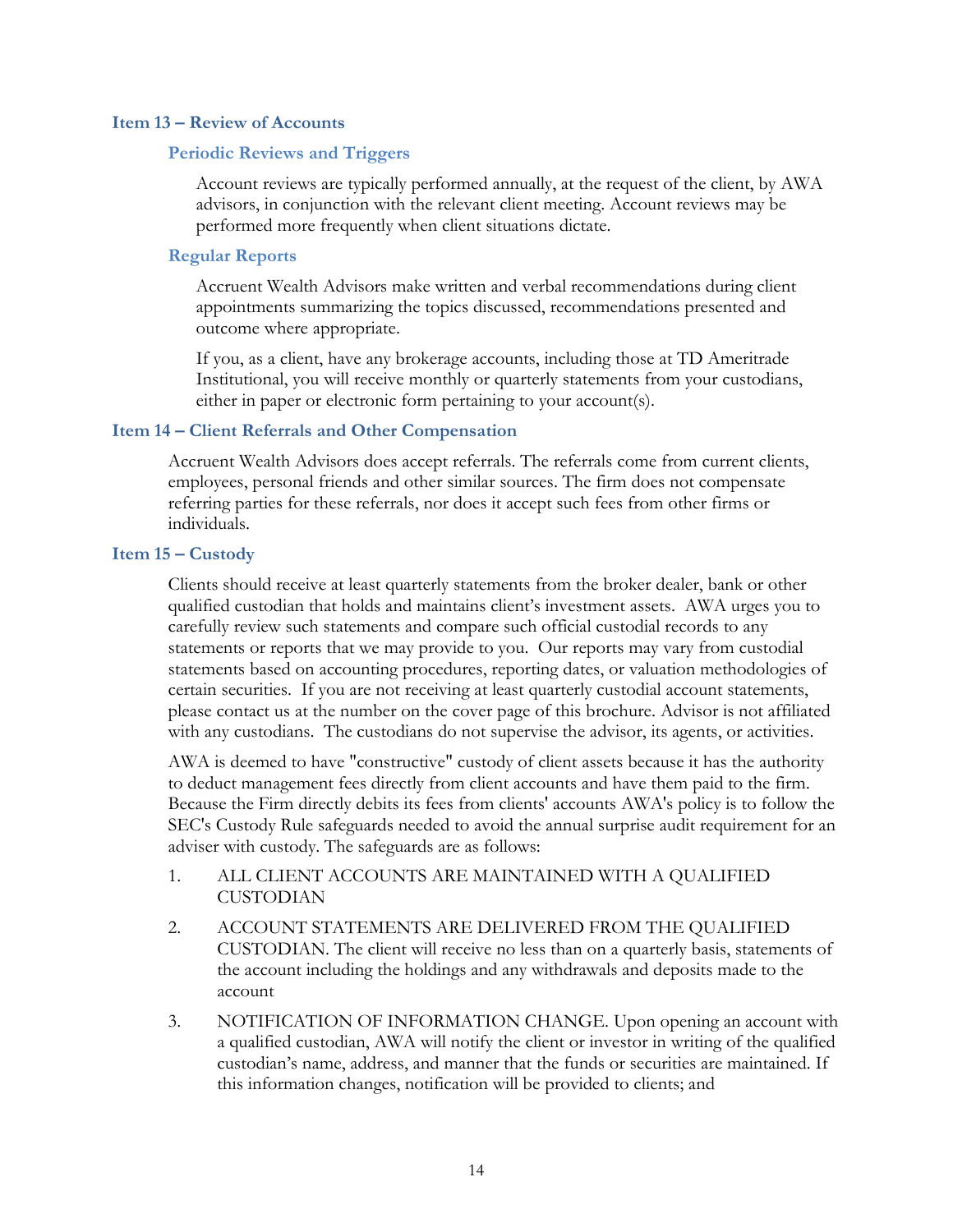4. QUARTERLY STATEMENTS. AWA has reasonable belief that the client's qualified custodian is sending account statements at least quarterly to the client and that the account statements identify the amount of funds and of each security in the account at the end of each quarter. Statements also set forth all transactions in the account during the quarter.

The Firm may have constructive custody of assets to the extent it uses Standing Letters of Authorizations ("SLOAs"). The Firm satisfies the requirements set forth in the SEC No-Action Letter of February 21, 2017 to avoid the surprise annual audit requirements otherwise required of an adviser with custody.

## <span id="page-13-0"></span>**Item 16 – Investment Discretion**

## **Authority for Trading**

When performing investment management services, AWA receives discretionary authority from the client to select the identity and amount of securities to be bought or sold. Prior to assuming discretionary authority over a client's account, the client shall be required to execute an agreement, granting AWA authority to buy, sell, or otherwise effect investment transactions. In addition, any investment discretion is obtained in writing through a limited power of attorney signed by the client as part of their application with the custodian. In all cases, however, such discretion is to be exercised in a manner consistent with the stated investment objectives for the particular client account.

Clients who engage AWA on a discretionary basis may, at any time, impose restrictions, in writing, on AWA's discretionary authority (i.e. limit the types/amounts of particular securities purchase for their account, exclude the ability to purchase securities with an inverse relationship to the market, limit or proscribe AWA's use of margin, etc.).

AWA has some legacy clients under a wealth management agreement for nondiscretionary authority. For these clients, AWA still obtains the client's prior consent to placing a trade in their account. For clients who have authorized AWA with discretionary authority, AWA will conduct trades in these clients' accounts always within their client's best interest but without first obtaining their consent.

## **Limited Power of Attorney**

A limited power of attorney is a trading authorization. Clients often sign a limited power of attorney so that we can execute the trades that the client has approved.

## <span id="page-13-1"></span>**Item 17 – Voting Client Securities**

As a matter of firm policy and practice, Accruent Wealth Advisors does not have any authority to and does not vote proxies on behalf of advisory clients. Clients retain the responsibility for receiving and voting proxies for any and all securities maintained in client portfolios. AWA does not provide advice to clients regarding the clients' voting of proxies.

## <span id="page-13-2"></span>**Item 18 – Financial Information**

Accruent Wealth Advisors does not require the prepayment of more than \$1200 in fees per client, six months or more in advance. AWA accepts limited forms of discretion over clients' accounts, as described in Item 16 of this brochure. Registered investment advisers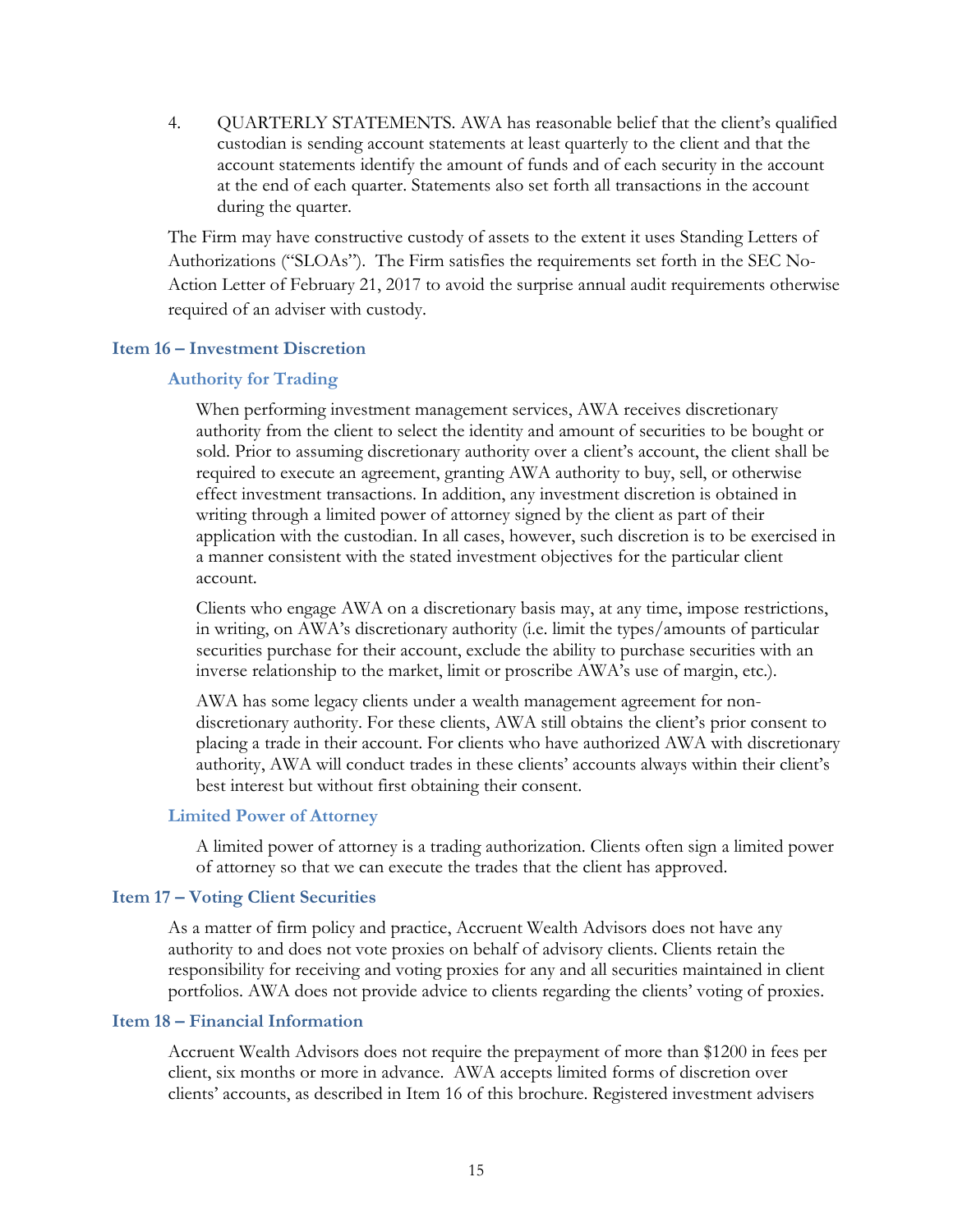are required in this Item to provide you with certain financial information or disclosures about AWA's financial condition. AWA has no financial commitment that impairs its ability to meet contractual and fiduciary commitments to clients and has not been the subject of a bankruptcy proceeding.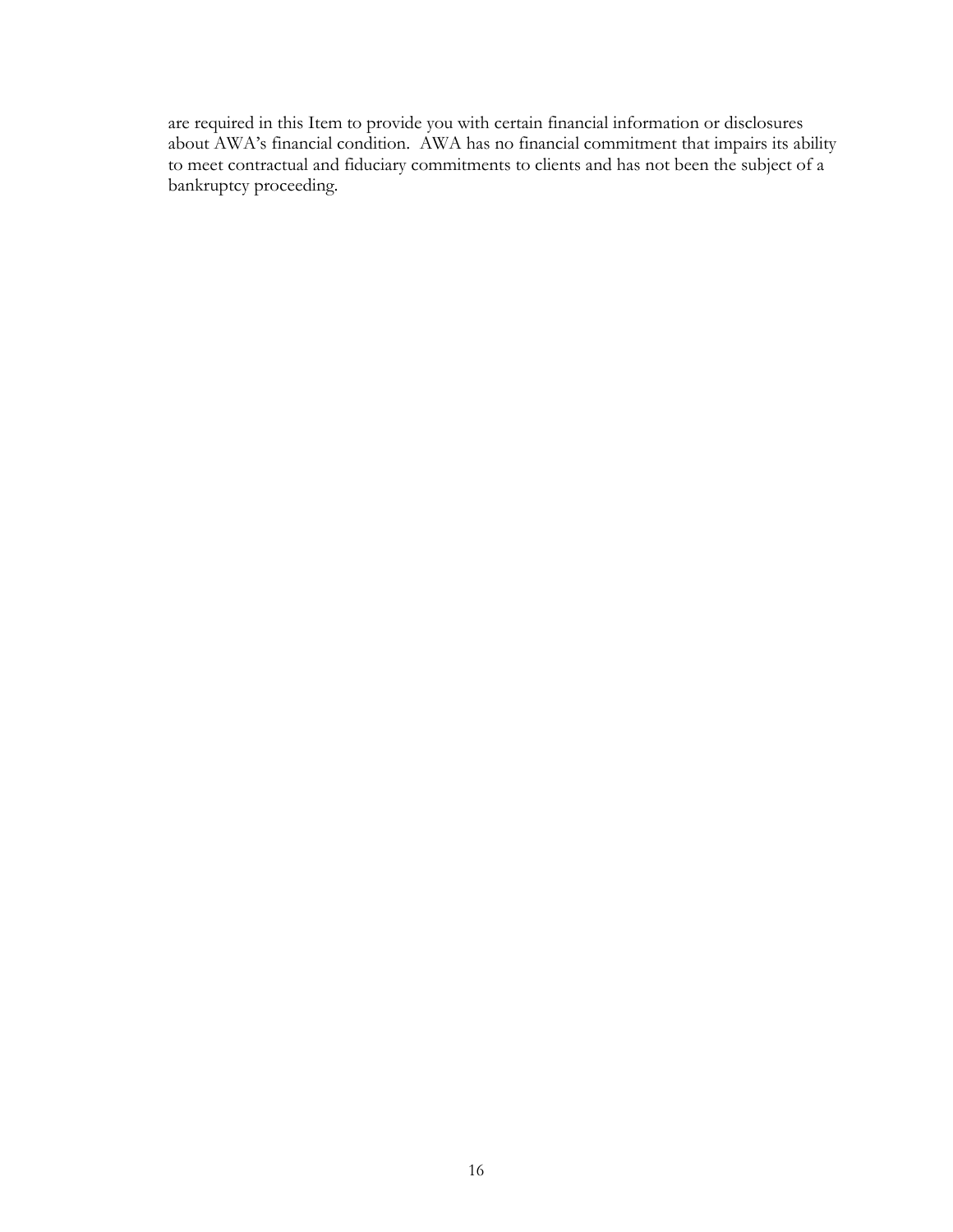<span id="page-15-0"></span>Part 2B of Form ADV: Brochure Supplement Dated: March 11, 2022

Barry J. Swaim, CFP®

<span id="page-15-1"></span>

1399 Ashleybrook Lane Suite 120 Winston-Salem, NC 27103

Phone: 336.760.4829 Email: [Bswaim@AccruentAdvisors.com](mailto:Bswaim@AccruentAdvisors.com) Website: [http://www.AccruentAdvisors.com](http://www.accruentadvisors.com/)

This Brochure supplement provides information about Barry J. Swaim that supplements the Accruent Wealth Advisors Brochure. You should have received a copy of that Brochure. Please contact us at 336.760.4829 and/or **Bswaim@AccurentAdvisors.com** if you did not receive the Accruent Wealth Advisors. Brochure or if you have any questions about the contents of this supplement.

Additional information about Barry J. Swaim is available on the SEC's website at [www.adviserinfo.sec.gov.](http://www.adviserinfo.sec.gov/) Click on the "Investment Adviser Search" link and then search for "Individual" using the individual's CRD number 2234204.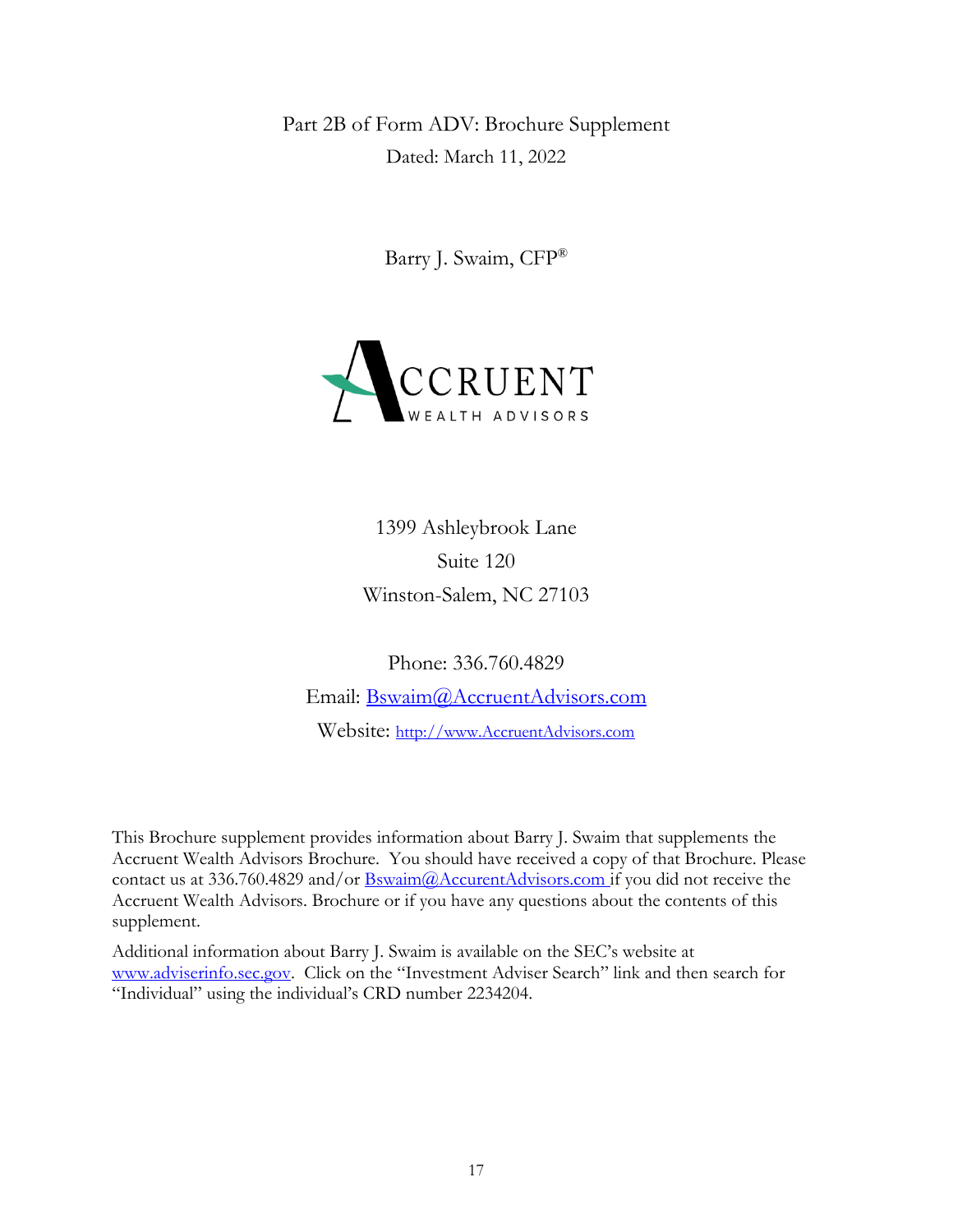Barry J. Swaim, President is the principal advisor of Accruent Wealth Advisors. Additional information regarding Mr. Swaim's education and business background is provided in the Brochure Supplement, Part 2B of Form ADV.

# **Education**

BA, 1983 University of North Carolina at Greensboro

CFP Professional Education Program, 1994 College of Financial Planning, Denver, CO

**The CERTIFIED FINANCIAL PLANNER™,** CFP® and federally registered CFP (with flame design) marks (collectively, the "CFP<sup>®</sup> marks") are professional certification marks granted in the United States by Certified Financial Planner Board of Standards, Inc. ("CFP Board").

The CFP® certification is a voluntary certification; no federal or state law or regulation requires financial planners to hold CFP® certification. It is recognized in the United States and other countries for its (1) high standard of professional education; (2) stringent code of conduct and standards of practice; and (3) ethical requirements that govern professional engagements with clients.

To attain the right to use the CFP® marks, an individual must satisfactorily fulfill the following requirements:

- **Education** Complete an advanced college-level course of study addressing the financial planning subject areas that CFP Board's studies have determined as necessary for the competent and professional delivery of financial planning services and attain a bachelor's degree from a regionally accredited United States college or university (or its equivalent from a foreign university). CFP Board's financial planning subject areas include insurance planning and risk management, employee benefits planning, investment planning, income tax planning, retirement planning, and estate planning;
- **Examination** Pass the comprehensive CFP® Certification Examination. The examination includes multiple-choice questions, including stand-alone questions and sets of questions associated with short scenarios or more lengthy case histories;
- **Experience** Complete at least three years of full-time financial planning-related experience (or the equivalent, measured as 2,000 hours per year); and
- **Ethics** Agree to be bound by CFP Board's Standards of Professional Conduct, a set of documents outlining the ethical and practice standards for CFP® professionals.

Individuals who become certified must complete the following ongoing education and ethics requirements to maintain the right to continue to use the  $\text{CFP}^{\otimes}$  marks:

- **Continuing Education** Complete 30 hours of continuing education hours every two years, including two hours on the Code of Ethics and other parts of the Standards of Professional Conduct, to maintain competence and keep up with developments in the financial planning field; and
- **Ethics** Renew an agreement to be bound by the Standards of Professional Conduct. The Standards prominently require that CFP® professionals provide financial planning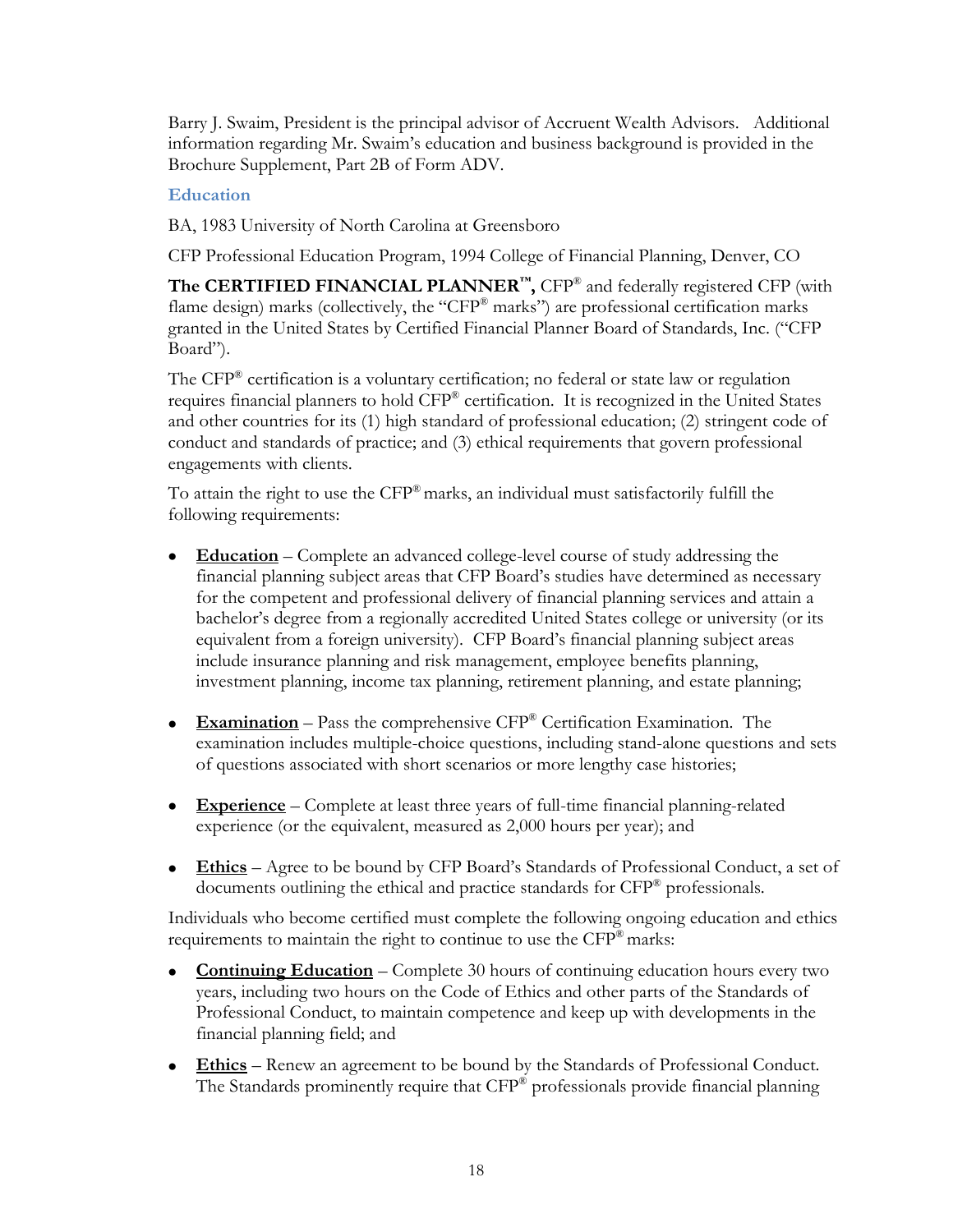services at a fiduciary standard of care. This means CFP® professionals must provide financial planning services in the best interests of their clients.

CFP® professionals who fail to comply with the above standards and requirements may be subject to CFP Board's enforcement process, which could result in suspension or permanent revocation of their CFP® certification.

## **Related Work History**

February 1995 to Present: Accruent Wealth Advisors and its predecessors

## **Disciplinary Information**

Registered Investment Advisers are required to disclose all material facts regarding any legal or disciplinary events that would be material to your evaluation of each supervised person providing investment advice. There is no information to disclose applicable to this Item.

## **Other Business Activities**

Barry J. Swaim is not actively engaged in any outside investment related business activities and has no relationships which would create a material conflict of interest with clients.

## **Additional Compensation**

Barry J. Swaim does not receive any additional compensation (or other economic benefit) for providing investment advisory services.

## **Supervision**

As Barry J. Swaim is an investment advisory employee of Accruent Wealth Advisors, he is the supervisor. Mr. Swaim can be contacted at 336.760.4829.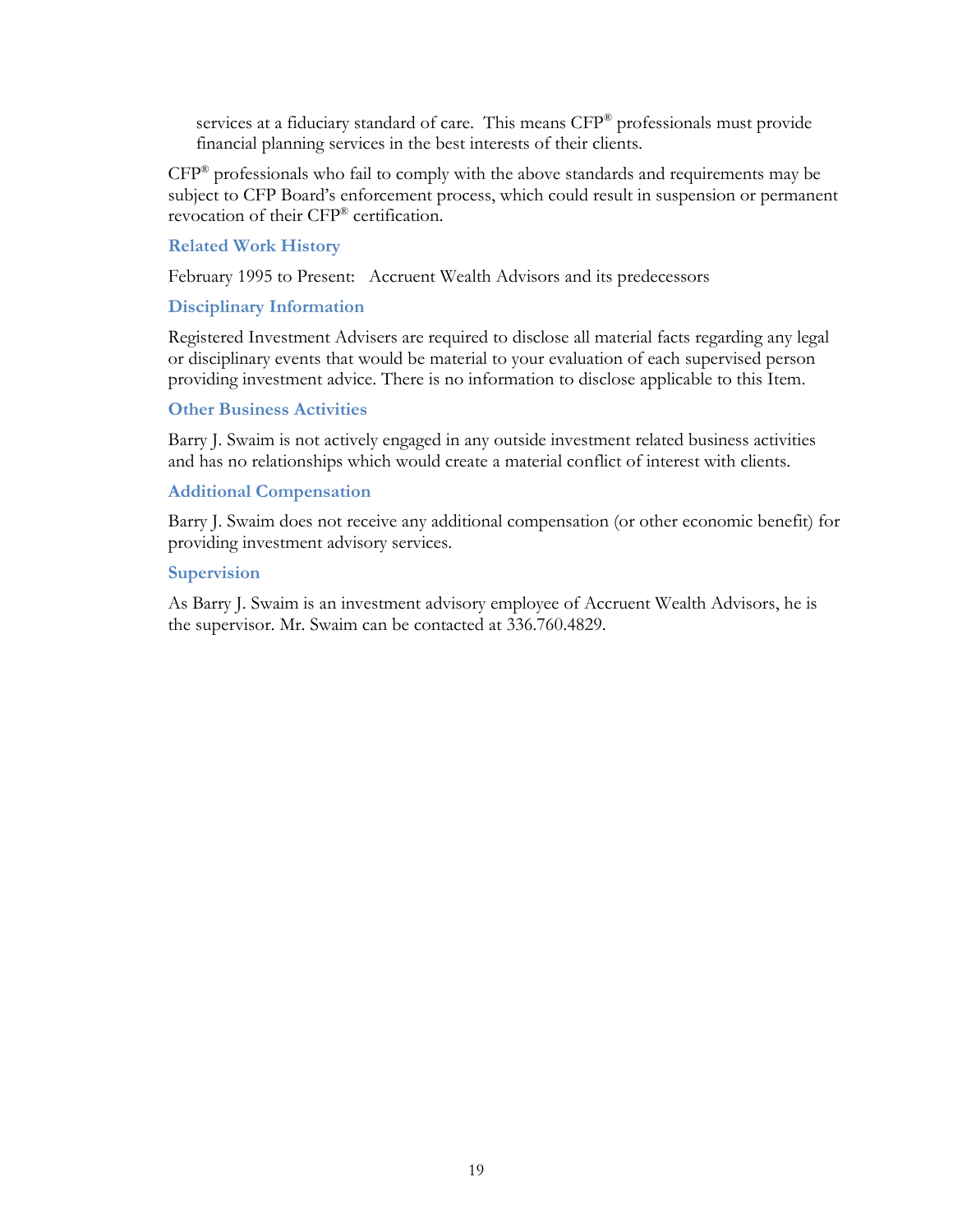<span id="page-18-0"></span>Part 2B of Form ADV: Brochure Supplement Dated: March 11, 2022

David J. Klepeisz, EA, CFP®



1399 Ashleybrook Lane Suite 120 Winston-Salem, NC 27103

Phone: 336.760.4829

Email: [bswaim@AccruentAdvisors.com](mailto:bswaim@AccruentAdvisors.com) Website: [http://www.AccruentAdvisors.com](http://www.accruentadvisors.com/)

This Brochure supplement provides information about David J. Klepeisz that supplements the Accruent Wealth Advisors Brochure. You should have received a copy of that Brochure. Please contact us at 336.760.4829 and/or [Bswaim@AccruentAdvisors.com](mailto:Bswaim@AccruentAdvisors.com) if you did not receive the Accruent Wealth Advisors. Brochure or if you have any questions about the contents of this supplement.

Additional information about David J. Klepeisz is available on the SEC's website at [www.adviserinfo.sec.gov.](http://www.adviserinfo.sec.gov/) Click on the "Investment Adviser Search" link and then search for "Individual" using the individual's CRD number 5609018.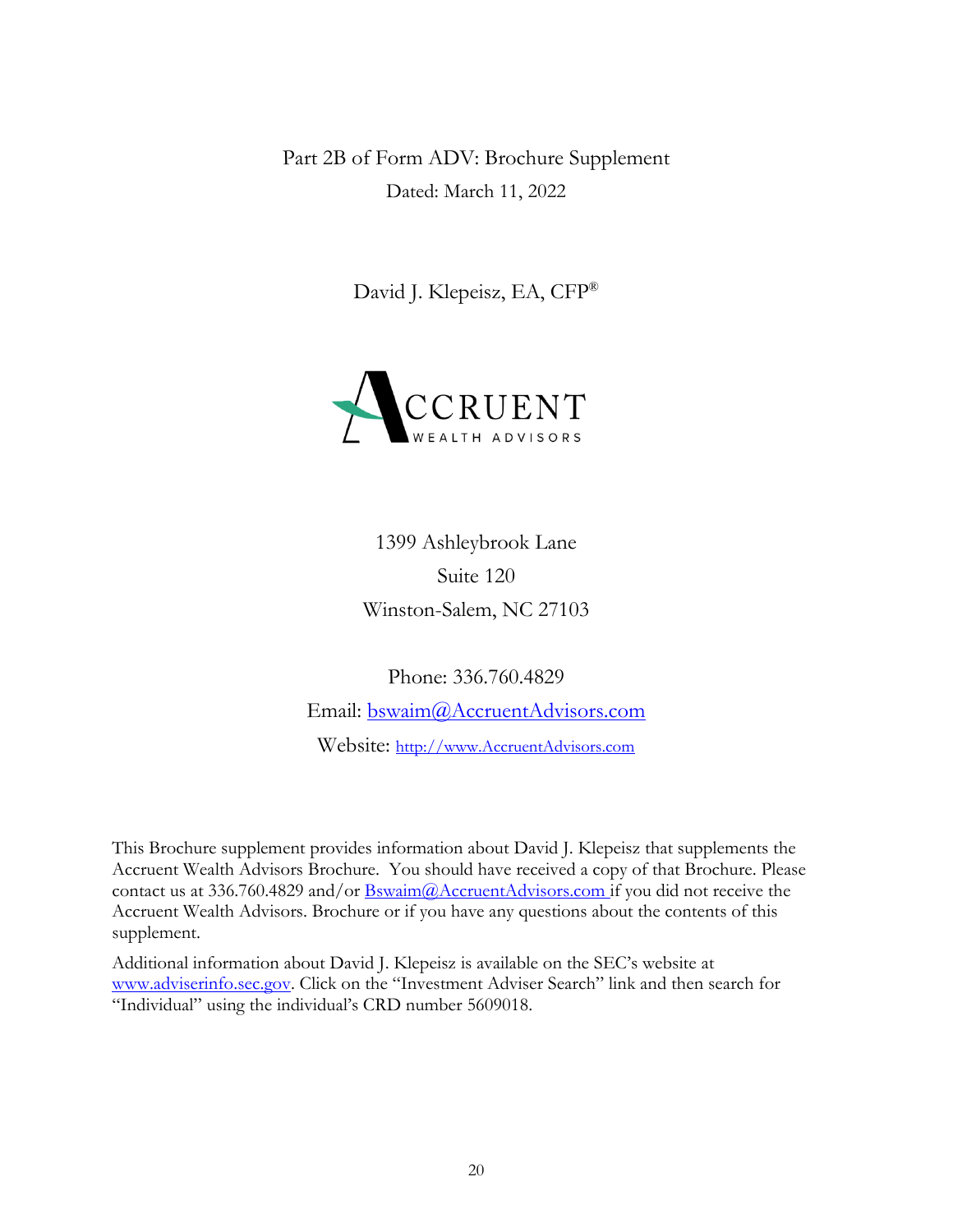David J. Klepeisz, is an associate advisor of Accruent Wealth Advisors. Additional information regarding Mr. Klepeisz's education and business background is provided in the Brochure Supplement, Part 2B of Form ADV.

# **Education**

BS, 2014 Virginia Polytechnic and State University

CFP Professional Education Program completed, and certification approved August 2016

**The CERTIFIED FINANCIAL PLANNER™,** CFP® and federally registered CFP (with flame design) marks (collectively, the "CFP<sup>®</sup> marks") are professional certification marks granted in the United States by Certified Financial Planner Board of Standards, Inc. ("CFP Board").

The CFP® certification is a voluntary certification; no federal or state law or regulation requires financial planners to hold CFP® certification. It is recognized in the United States and other countries for its (1) high standard of professional education; (2) stringent code of conduct and standards of practice; and (3) ethical requirements that govern professional engagements with clients.

To attain the right to use the CFP® marks, an individual must satisfactorily fulfill the following requirements:

- **Education** Complete an advanced college-level course of study addressing the financial planning subject areas that CFP Board's studies have determined as necessary for the competent and professional delivery of financial planning services, and attain a bachelor's degree from a regionally accredited United States college or university (or its equivalent from a foreign university). CFP Board's financial planning subject areas include insurance planning and risk management, employee benefits planning, investment planning, income tax planning, retirement planning, and estate planning;
- **Examination** Pass the comprehensive CFP® Certification Examination. The examination includes multiple-choice questions, including stand-alone questions and sets of questions associated with short scenarios or more lengthy case histories;
- **Experience** Complete at least three years of full-time financial planning-related experience (or the equivalent, measured as 2,000 hours per year); and
- **Ethics** Agree to be bound by CFP Board's Standards of Professional Conduct, a set of documents outlining the ethical and practice standards for CFP® professionals.

Individuals who become certified must complete the following ongoing education and ethics requirements to maintain the right to continue to use the  $\text{CFP}^{\otimes}$  marks:

- **Continuing Education** Complete 30 hours of continuing education hours every two years, including two hours on the Code of Ethics and other parts of the Standards of Professional Conduct, to maintain competence and keep up with developments in the financial planning field; and
- **Ethics** Renew an agreement to be bound by the Standards of Professional Conduct. The Standards prominently require that CFP® professionals provide financial planning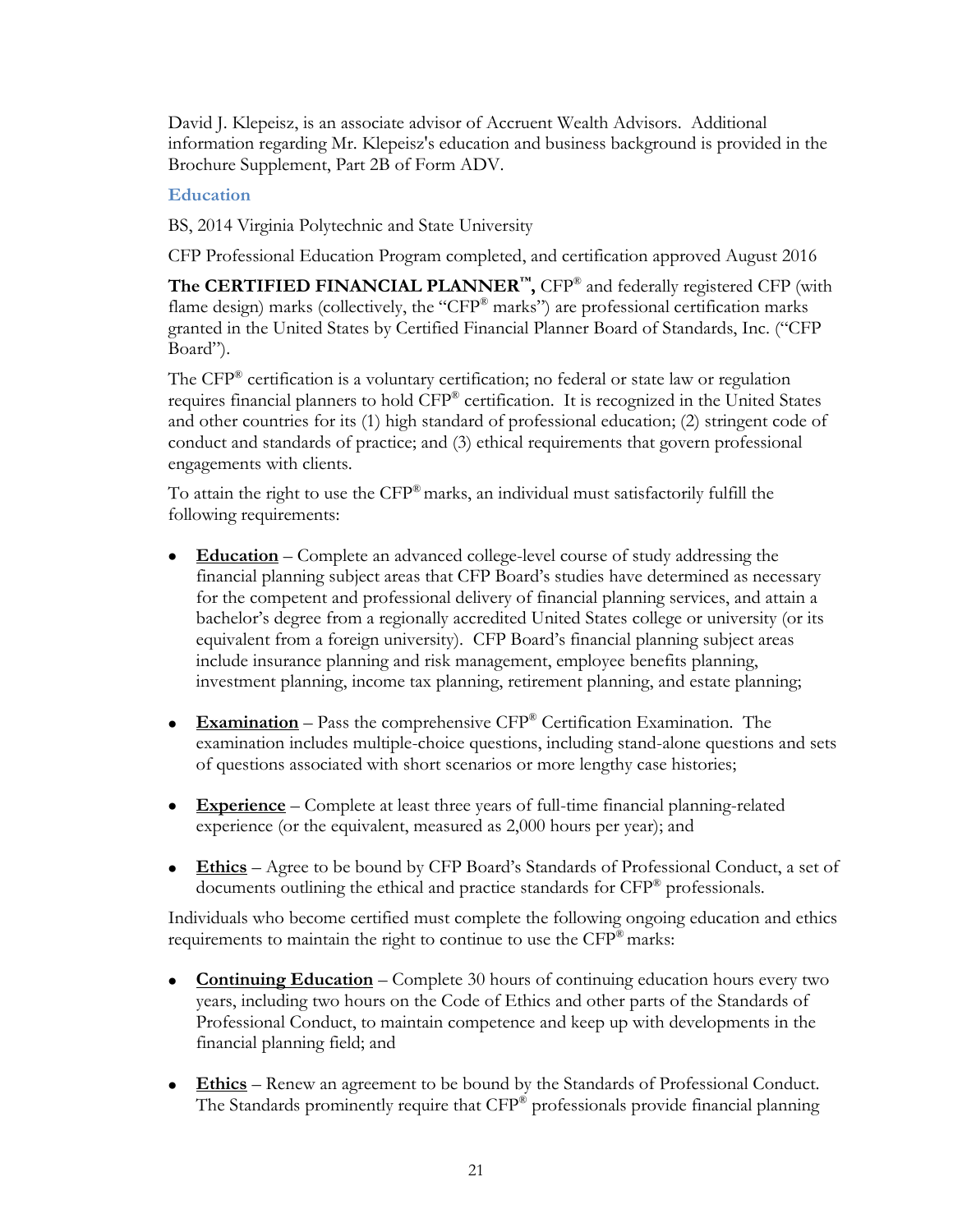services at a fiduciary standard of care. This means CFP<sup>®</sup> professionals must provide financial planning services in the best interests of their clients.

 $CFP^®$  professionals who fail to comply with the above standards and requirements may be subject to CFP Board's enforcement process, which could result in suspension or permanent revocation of their CFP® certification.

David Klepeisz is also an Enrolled Agent, EA with the Internal Revenue Service (IRS).

An Enrolled Agent is a federally authorized tax practitioner who has technical expertise in the field of taxation, and who is empowered by the Department of Treasury to represent tax payers before all administrative levels of the Internal Revenue Service for audits, collections, and appeals.

As authorized by the Department of Treasury's Circular 230 regulations, only Enrolled Agents, attorneys and CPAs may represent taxpayers before the IRS. Enrolled Agents obtain their status by written examination or IRS experience. In 2017 David became an EA by demonstrating competence in tax matters and passing three comprehensive exams covering individual, business, and representation, practice, and procedure aspects of taxation.

## **Related Work History**

July 2015 to Present: Accruent Wealth Advisors

August 2014 to April 2015: Kasch, Levitch and McAleer and Associates

# **Disciplinary Information**

Registered Investment Advisers are required to disclose all material facts regarding any legal or disciplinary events that would be material to your evaluation of each supervised person providing investment advice. There is no information to disclose applicable to this Item.

## **Other Business Activities**

David J. Klepeisz is not actively engaged in any outside investment related business activities and has no relationships which would create a material conflict of interest with clients.

# **Additional Compensation**

David J. Klepeisz does not receive any additional compensation (or other economic benefit) for providing investment advisory services.

## **Supervision**

David J. Klepeisz is an investment advisory employee of Accruent Wealth Advisors and is supervised by Barry J. Swaim. Mr. Swaim can be contacted at 336.760.4829.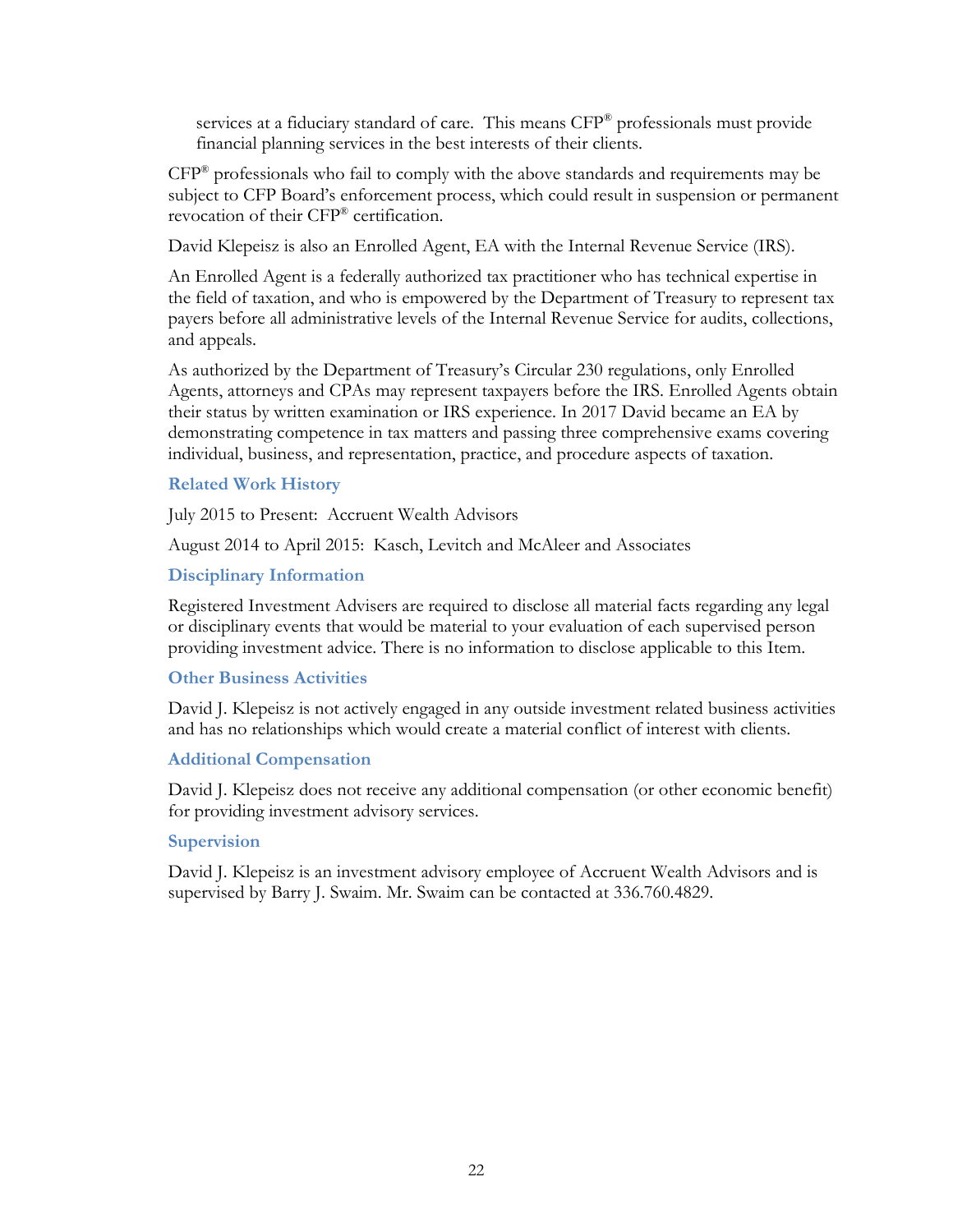<span id="page-21-0"></span>Part 2B of Form ADV: Brochure Supplement Dated: March 11, 2022

Nathan Snow, CFP®



1399 Ashleybrook Lane Suite 120 Winston-Salem, NC 27103

Phone: 336.760.4829 Email: [bswaim@AccruentAdvisors.com](mailto:bswaim@AccruentAdvisors.com) Website: [http://www.AccruentAdvisors.com](http://www.accruentadvisors.com/)

This Brochure supplement provides information about Nathan Snow that supplements the Accruent Wealth Advisors Brochure. You should have received a copy of that Brochure. Please contact us at 336.760.4829 and/or **Bswaim**@AccruentAdvisors.com if you did not receive the Accruent Wealth Advisors. Brochure or if you have any questions about the contents of this supplement.

Additional information about Nathan Snow is available on the SEC's website at [www.adviserinfo.sec.gov.](http://www.adviserinfo.sec.gov/) Click on the "Investment Adviser Search" link and then search for "Individual" using the individual's CRD number 6513402.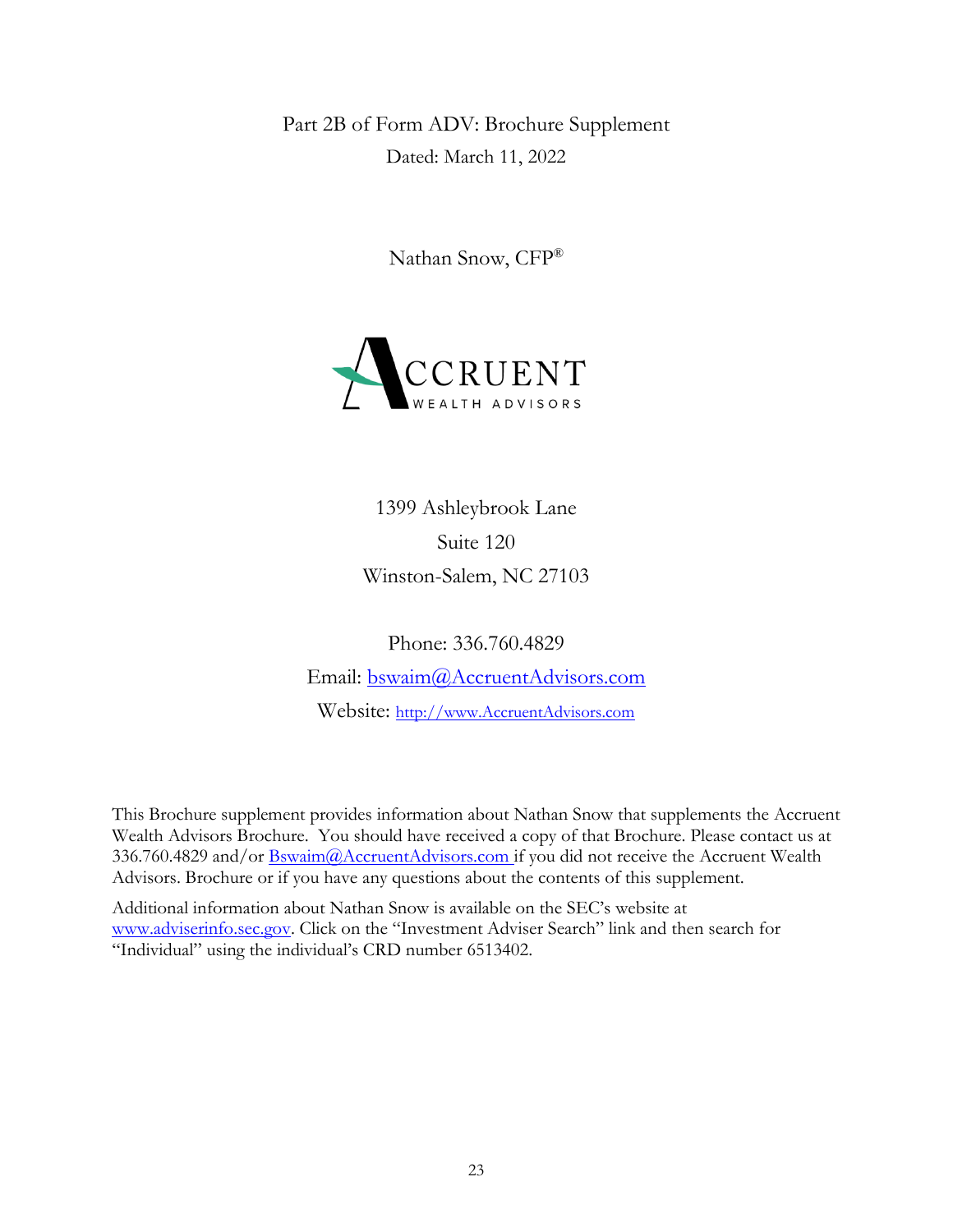Nathan Snow, is an associate advisor of Accruent Wealth Advisors. Additional information regarding Mr. Snow's education and business background is provided in the Brochure Supplement, Part 2B of Form ADV.

# **Education**

MA, 2013 Liberty University

BS, 2009 Liberty University

CFP Professional Education Program completed, and certification approved November 2019.

**The CERTIFIED FINANCIAL PLANNER™,** CFP® and federally registered CFP (with flame design) marks (collectively, the "CFP® marks") are professional certification marks granted in the United States by Certified Financial Planner Board of Standards, Inc. ("CFP Board").

The CFP® certification is a voluntary certification; no federal or state law or regulation requires financial planners to hold CFP® certification. It is recognized in the United States and other countries for its (1) high standard of professional education; (2) stringent code of conduct and standards of practice; and (3) ethical requirements that govern professional engagements with clients.

To attain the right to use the CFP® marks, an individual must satisfactorily fulfill the following requirements:

- **Education** Complete an advanced college-level course of study addressing the financial planning subject areas that CFP Board's studies have determined as necessary for the competent and professional delivery of financial planning services and attain a bachelor's degree from a regionally accredited United States college or university (or its equivalent from a foreign university). CFP Board's financial planning subject areas include insurance planning and risk management, employee benefits planning, investment planning, income tax planning, retirement planning, and estate planning;
- **Examination** Pass the comprehensive CFP® Certification Examination. The examination includes multiple-choice questions, including stand-alone questions and sets of questions associated with short scenarios or more lengthy case histories;
- **Experience** Complete at least three years of full-time financial planning-related experience (or the equivalent, measured as 2,000 hours per year); and
- **Ethics** Agree to be bound by CFP Board's Standards of Professional Conduct, a set of documents outlining the ethical and practice standards for CFP® professionals.

Individuals who become certified must complete the following ongoing education and ethics requirements to maintain the right to continue to use the CFP<sup>®</sup> marks:

• **Continuing Education** – Complete 30 hours of continuing education hours every two years, including two hours on the Code of Ethics and other parts of the Standards of Professional Conduct, to maintain competence and keep up with developments in the financial planning field; and